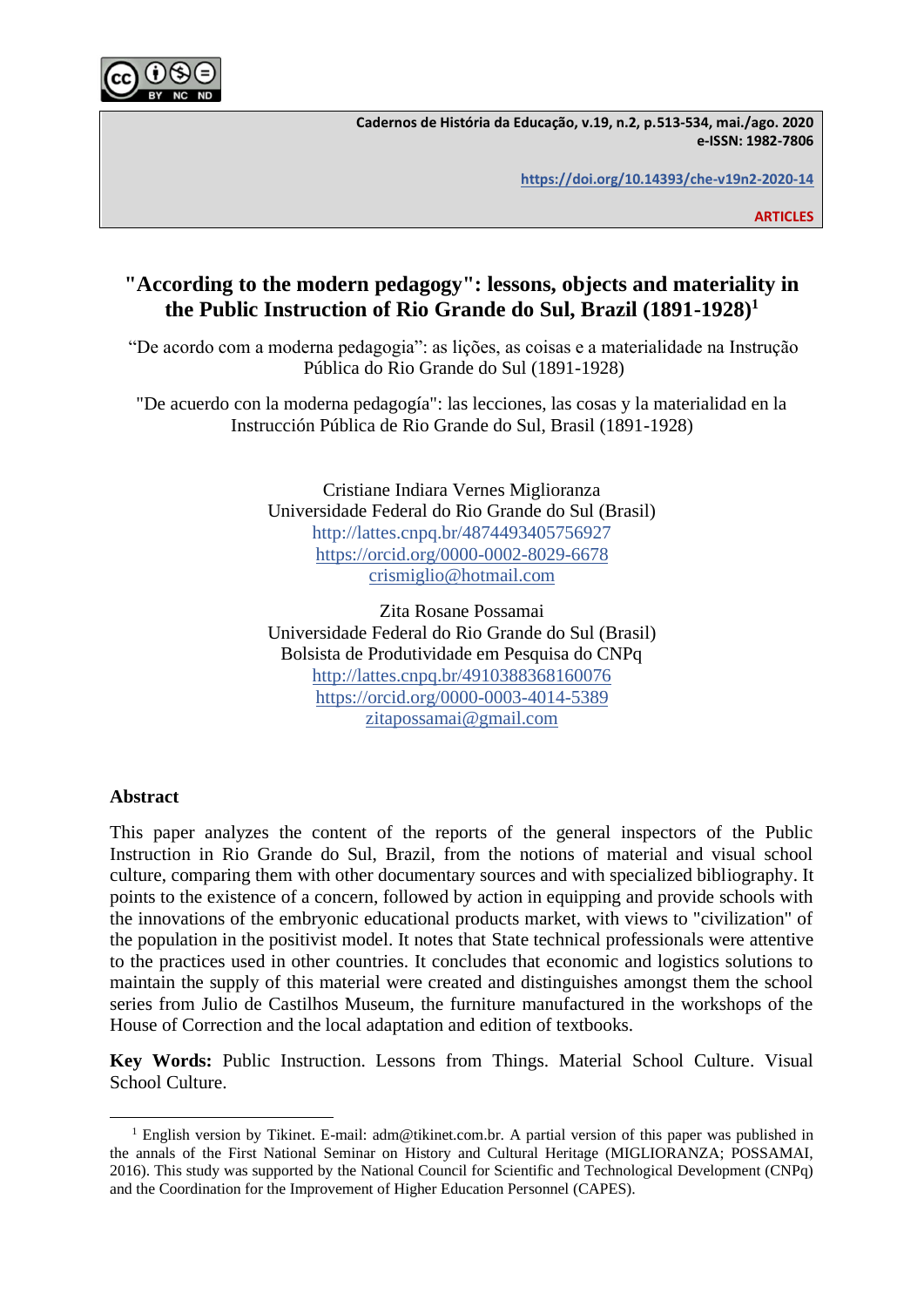### **Resumo**

Este trabalho analisa o conteúdo dos relatos dos inspetores gerais da Instrução Pública do Rio Grande do Sul a partir das noções de cultura material escolar e de cultura visual escolar, cotejando-os com outros documentos e com bibliografia especializada. Aponta para a existência de uma preocupação, seguida de ação, em aparelhar e prover as escolas com as novidades do então embrionário mercado de produtos educativos, tendo em vista a modernização da escola primária. Destaca que os profissionais técnicos do Estado estavam atentos às ideias e às práticas utilizadas em outros países. Conclui que houve a criação de soluções econômicas e logísticas para a manutenção do fornecimento desse material, e distingue as coleções escolares do Museu Julio de Castilhos, o mobiliário fabricado nas oficinas da Casa de Correção e a adaptação e edição locais de livros didáticos.

**Palavras-chave:** Instrução Pública. Lição de Coisas. Cultura Material Escolar. Cultura Visual Escolar.

#### **Resumen**

Este trabajo analiza el contenido de los informes de los inspectores generales de la Instrucción Pública de Rio Grande do Sul, Brasil, desde las nociones de cultura material y de cultura visual de la escuela, comparándolos con otras fuentes documentales y bibliografía especializada. Se apunta a la existencia de una preocupación, seguida de acción, en equipar las escuelas con las novidads del entonces embrionario mercado de productos educativos, con miras a la "civilización" de la población en el modelo positivista. Se observa que los profesionales técnicos del Estado estaban atentos a las prácticas utilizadas en otros países. Se apunta para la creación de soluciones económicas y logísticas para mantener el abastecimiento de este material a las escuelas, con distinción para las colecciones escolares del Museo Julio de Castilhos, la mobília fabricada en los talleres de la Casa de Corrección y la adaptación y edición locales de libros didácticos.

**Palabras Clave:** Instrucción Pública. Lecciones de Cosas. Cultura Material de la Escuela. Cultura Visual de la Escuela.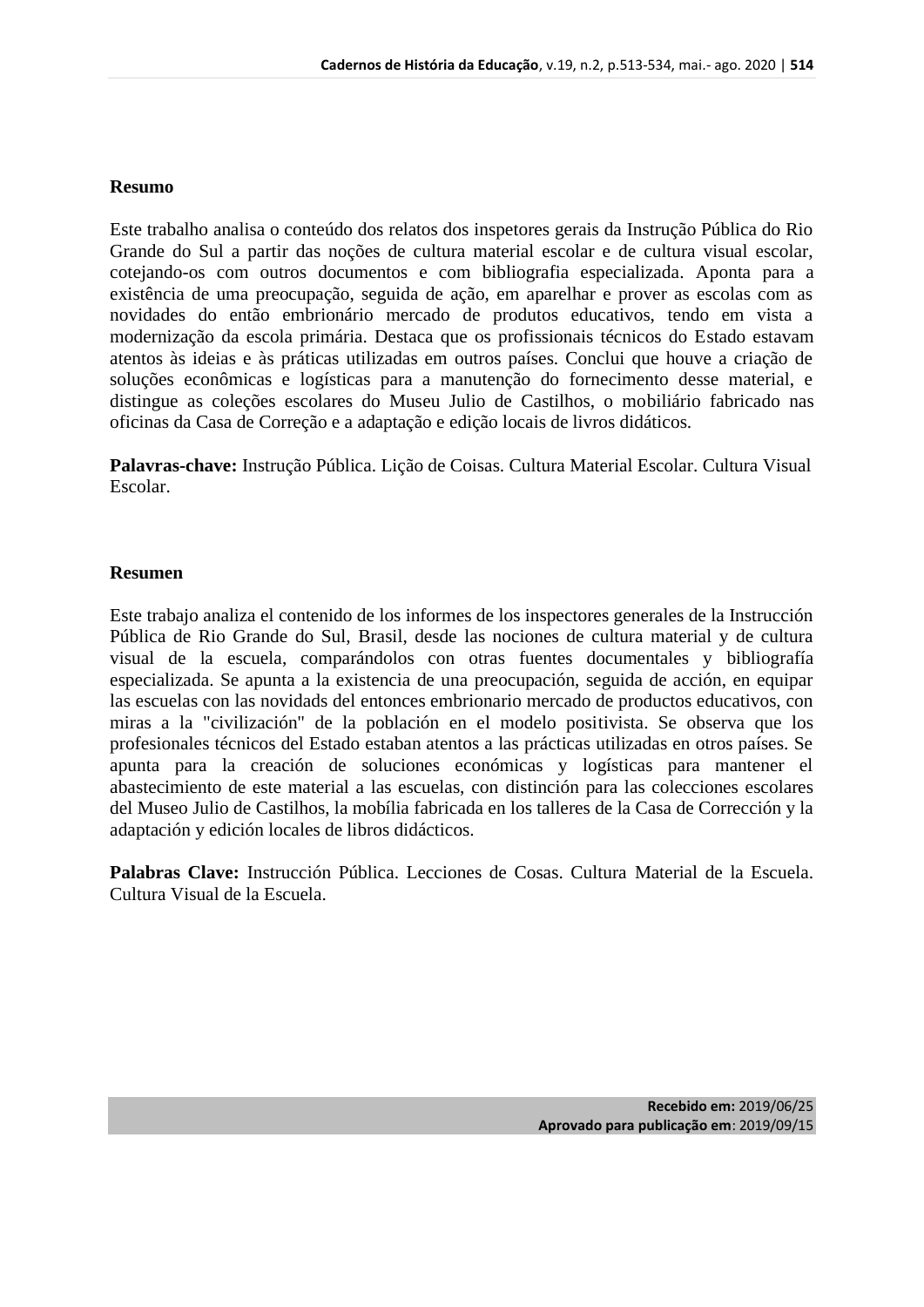In addressing school culture as an object of historical investigation, Dominique Julia underscores the importance of analysis based on a broader context, which includes relations with other cultures, be they religious, sociopolitical or socializing (JULIA, 2001). The school culture, thus, would encompass both the norms related to the knowledge to be taught and behaviors to be instilled, as well as the ways of transmitting knowledge and internalizing behaviors according to each historical context. This broader concept gave rise to the notion of school material culture (VIDAL, 2005; ALVES, 2010), which comprises a vast repertoire of objects, buildings, furniture, manuals and teaching materials. To this last category, we add the notion of school visual culture (POSSAMAI, 2015; KNAUSS, 2006), because it points to the specificity of visuality within the school and is closely linked to material culture, since images have always been linked to the objects that configure them. Research of school materiality and visuality, however, cannot be limited only to the intrinsic properties of objects and images or to what is conventionally called the "history of objects" (MENESES, 1992). As evidenced by several studies (ALVES, 2010; VIDAL, FARIA, 2005; SOUZA, 2007), material and visual objects are the result of human work, originating from social relations; they are linked to school practices and involve representations of various aspects of school culture.

Based on these conceptions, the notions of *school material culture* and *school visual culture* allow us to circumscribe specific research universes related to a variety of objects and images that were part of a person's education. In this sense, the work of researchers such as Antonio Viñao (2010), Augustín Escolano Benito (2010), Elomar Tambara and Eduardo Arriada (2012), Margarida Felgueiras (2005), Paulo Knauss (2006), Ulpiano Bezerra de Meneses (2005) and Zita Possamai (2009, 2012, 2014, 2015), among many others, offers relevant contributions to the understanding of the history of education from these perspectives. However, it is not always possible to have access to the material and visual objects produced by the school culture over time, adequately preserved as an educational heritage. Even collections stored in educational institutions tell us little when dissociated from their context of production and circulation and from the practices that have given them usefulness and meaning. Inserting these objects into a visual dimension present in the social whole (MENESES, 2005) could aid in the search for a richer historical interpretation. In this sense, it is important to transcend what is visible and identify what is hidden from view and what it has to say. From this perspective, the search for clues, signs and traces is unavoidable as a methodology to tackle the written and visual documents available to us, whose production aimed a "desired school" (POSSAMAI, 2015), built in words and images, according to the ideals of social, scientific and economic progress of the positivism prevailing in the state of Rio Grande do Sul.

Given these premises, this paper analyzes public education in Rio Grande do Sul during the First Republic and its entanglements with the so-called "modern pedagogy"<sup>2</sup> by investigating the material innovations that occurred in the state's schools between the end of the nineteenth century and the first decades of the  $20<sup>th</sup>$  century. Transformations directly linked to the adoption of a new teaching method, the intuitive method<sup>3</sup>, which by adopting the "object lessons" strategy provided a leap not only methodological, but also technological

 $2$  In the overhaul of public education in Rio Grande do Sul carried out by the government of the Province after the Proclamation of the Republic, the choice repeatedly stated in the planning of the Public Instruction for the "modern pedagogy" is identified with the intuitive method, in the framework of ongoing initiatives in São Paulo and in countries such as France, the United States, Germany, Argentina and Uruguay. On the intuitive method, see Valdemarin (2004).

<sup>&</sup>lt;sup>3</sup> The intuitive method, its teaching strategy (the object lessons), the Public Instruction of Rio Grande do Sul and its relationship with the Júlio de Castilhos Museum were previously discussed by Possamai (2012, 2014) in works that were the starting point for this article.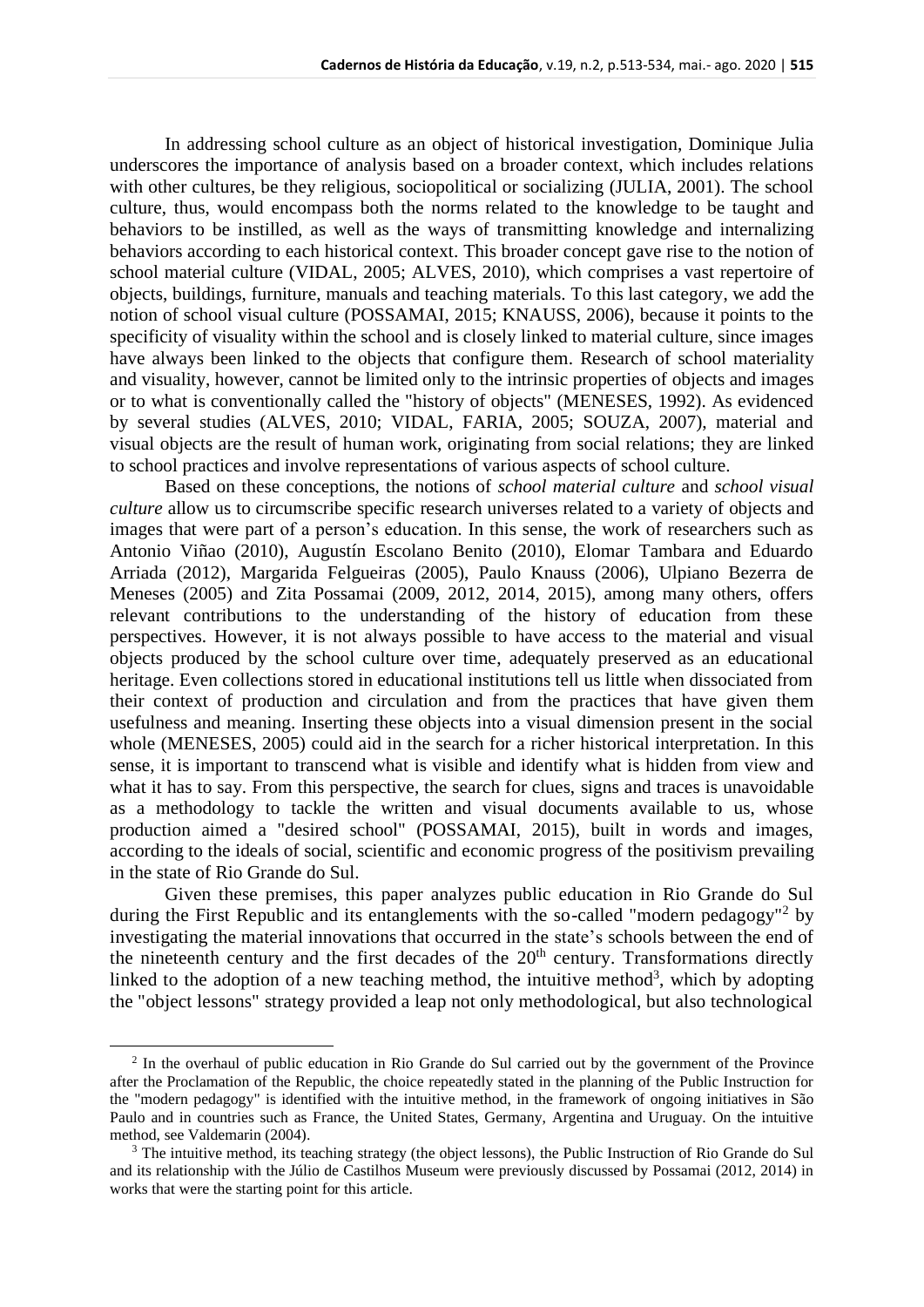in terms of classroom materials and school furniture, which began to follow international sanitary standards.

The perspective we present here is the result of our study of the reports of the Secretary of State for Home and External Affairs between the years of 1891 and 1928, located in the archive of the Legislative Memorial of Rio Grande do Sul. These documents contain the reports of the Public Instruction's inspectors general<sup>4</sup> João Abbot (1891-1894), Manoel Pacheco Prates (1894-1911) and Fernando Gama (1911-1928), as well as the impressions of the secretaries José de Almeida Martins Costa Junior (1891-1892), Possidonio M. of Cunha Junior (1892-1894), João Abbot (1894-1904), José Barboza Gonçalves (1904-1905) and Protasio Alves (1906-1928). The methodology used includes a critical appraisal of the reports' content, its critical assessment in relation to other documents (laws, decrees and product catalogs) and also with the specialized bibliography regarding the historical and social context of the time in several Brazilian states and also in several countries. Thus, it was possible to observe that practices related to the production of school material culture by the public instruction institutions of Rio Grande do Sul point to circulations and transfers of ideas, knowledge and objects between Brazil and other countries, thus enriching the transnational study of education history (PATEL, 2015; MATASCI, 2016; DITRICH, 2013).

## **"Pedagogical modernity" and the arrival of the new at Rio Grande do Sul**

The first post-Empire survey on public education in Rio Grande do Sul fills the few pages of the Report of the Secretary of State for Home Affairs of 1891 and presents the situation found by the Rio-Grandense Republican Party (PRR) at the time of the Proclamation of the Republic. On November 15, 1889, there were 685 public classes, broken down into three grades - first (632 classes); second (34 classrooms); and third (19 classes) - with an estimate of 15,120 students enrolled. This separation by grades changed on September 9, 1891, when a provincial government act abolishes the second and third grade programs and all classes end up united in first grade<sup>5</sup>.

The 1893's report shows the changes occurred in the Public Instruction in relation to this initial picture and over a period of two years. Under the direction of João Abbot and the interim administration of J. P. Henrique Duplan, the number of public classes provided increases to 747, out of 839 existing ones. In the same period, the Normal School had 187 enrolled: 93 in the Preparatory Course, 37 in the first year of the Normal Course, 39 in the second year and 18 in the third year.

In 1894, João Abbot became Secretary of State for Home and External Affairs (1894- 1904). However, before this, in 1893, he divides the state into three school zones, under the responsibility of a fiscal body composed of nine members, three in each zone, "in order to exercise permanent supervision;<sup>16</sup> with the divisions of classes into four grades. It was the duty of the inspectors, besides supporting schools and teachers, to report to the Inspectorate General of Public Instruction any irregularity or dissonance with the positivist principles<sup>7</sup> applied to the education system. As explained by Berenice Corsetti (1998):

<sup>4</sup> Transformed into the 3rd Directorate of the Central Office by Decree No. 1746, dated July 25, 1911.

<sup>5</sup> Provincial Law 14, of 1837, promulgated the Regulation of Public Instruction of the Province of Rio Grande do Sul. It was modified in 1842 and reformulated in 1855, leading, in 1857, to the division of the system of education into primary schools of first and second degrees (TAMBARA; ARRIADA, 2012, pp. 80-82).

<sup>6</sup> As explained by João Abbot on page 89 of the 1893's Public Instruction Report. See RIO GRANDE DO SUL. A report presented to the President of Rio Grande do Sul on September 15, 1893, by the Acting Secretary of State for Home and External Affairs, Possidonio M. da Cunha Junior. Porto Alegre: Officinas Typographicas d'A Federação, 1893.

<sup>&</sup>lt;sup>7</sup> In his analysis of educational proposals for public schools in the period, the historian Solon Viola highlights the role of positivism as an ideological source used by southern governments to "project the economic development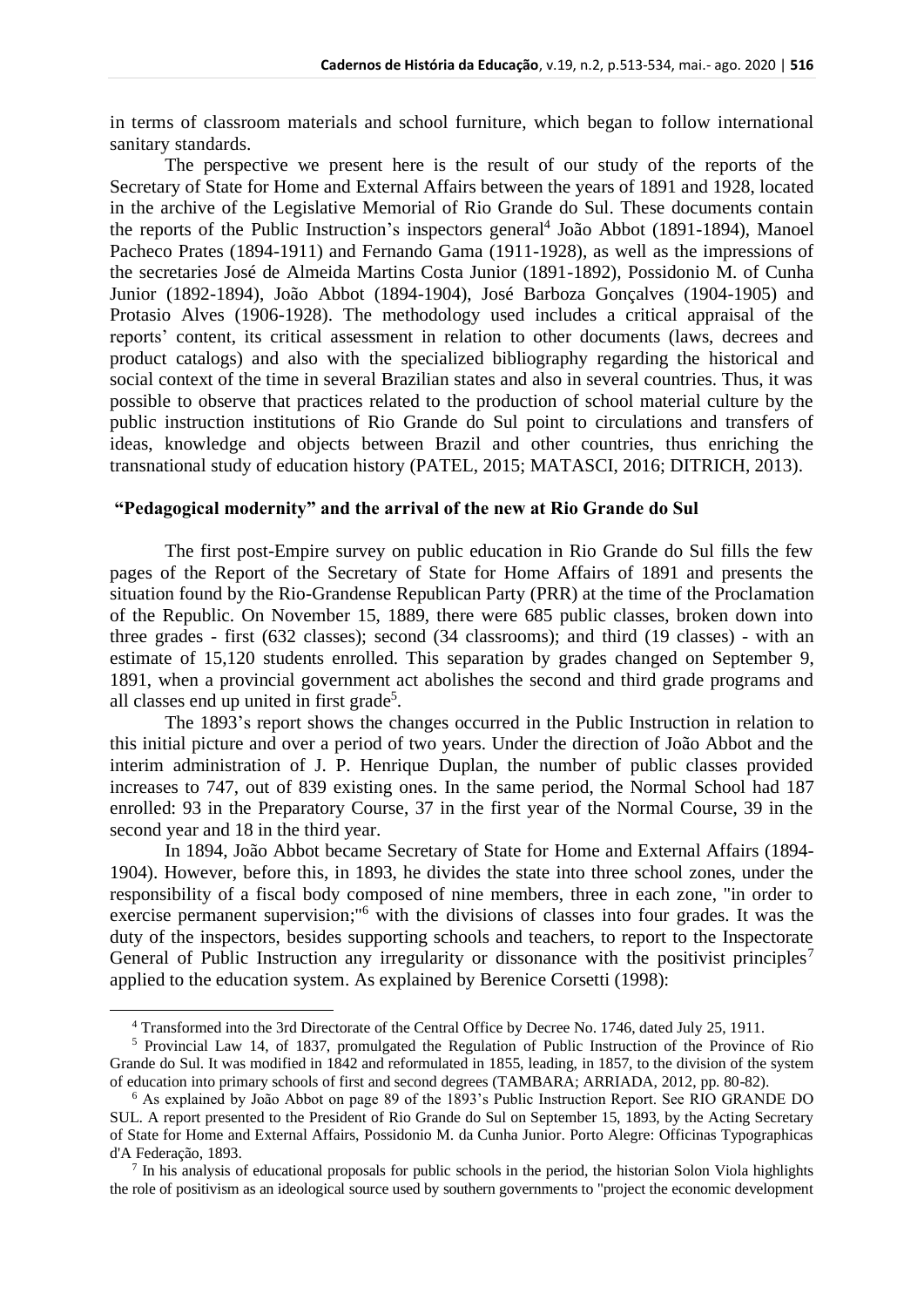The education authorities of Rio Grande created school councils, composed of heads of households whose children attended the schools, who performed, free of charge, various inspection tasks, an activity that was considered as "a relevant public service." Among those tasks was the monitoring of teachers' moral and civil behavior, the examination of bookkeeping, enrollment, attendance and school discipline, the examination of the students, to verify their advance, as well as the monthly certification of teachers' activities, so that they could receive their salaries, among other duties. The system was complemented by the visits of the school inspectors, surrounding the school with permanent surveillance, with significant savings of resources. This system, also marked by administrative centralization, underwent improvements over the period. School councils became school districts, which kept members of the communities engaged in unpaid activities. The school inspectors were gaining more technical specialization, which was the innovation established at the end of the period. This entire service was coordinated by the Director General of Public Instruction, who gathered, within the Secretariat of Home and External Affairs, the information that enabled the broad knowledge and control of the Rio Grande educational sector. (CORSETTI, 1998, p. 66)

From this perspective of control, the state, since the early years of the Republic, places itself as responsible for the selection and provision of the material necessary for public classes. In 1893, Secretary Cunha Jr. presented a list of the materials provided: "books, paper, ink and other objects necessary for teaching in public schools, in accordance with the extension of the respective agreement signed with Rodolpho José Machado" (RIO GRANDE SOUTH, 1893, p.11). The items were sent to all schools of Porto Alegre, Rio Grande, São José do Norte, Pelotas, Jaguarão, Santa Maria, Cachoeira, Rio Pardo, Santa Cruz and São João Batista de Camaquã.

Teaching materials became a matter of greater attention as of 1896, when the new Inspector General of Public Instruction, Manoel Pacheco Prates, suggested the state should replace the books used in the first school grades with wall maps, a measure considered more economical and more in accordance with what he called "modern pedagogy," related to the intuitive method and the object lessons. Based on the law that reformed the Public Instruction in the State of São Paulo<sup>8</sup>, Prates writes its first bill for the Public Instruction of Rio Grande do Sul, providing for the centralization of the acquisition of furniture and school materials in the Inspectorate itself, an activity hitherto undertaken by the State Treasury.

Decree no. 89, dated February 2, 1897, reorganized the primary public education of Rio Grande do Sul and determined, according to the instructions of the primary education program prepared by Prates<sup>9</sup>, the adoption of the "intuitive and practical method" and "all

and the frequent insertion into the modernization project [that] served, also, to establish the educational guidelines of public schools. Projects of education and modernity that were fundamentally linked to the principles of a society based on an economy of progress and on an education that generated healthy, disciplined and useful men. The educational proposal of the governors of Rio Grande influenced by positivism espouses educational principles aimed at the formation of citizenship, the formation of a regenerative morality, the project of social insertion of workers, and the encyclopedic cultural formation of the population." (VIOLA, 1998, p.183)

<sup>8</sup> SÃO PAULO. Law no. 88, dated September 8, 1892.

<sup>9</sup> RIO GRANDE DO SUL. Report presented to Mr. Julio Prates de Castilhos, President of the State of Rio Grande do Sul, by Dr. João Abbot, Secretary of State for Home and External Affairs, on July 30, 1897. Porto Alegre: Officinas a Vapor da Livraria Americana, 1897.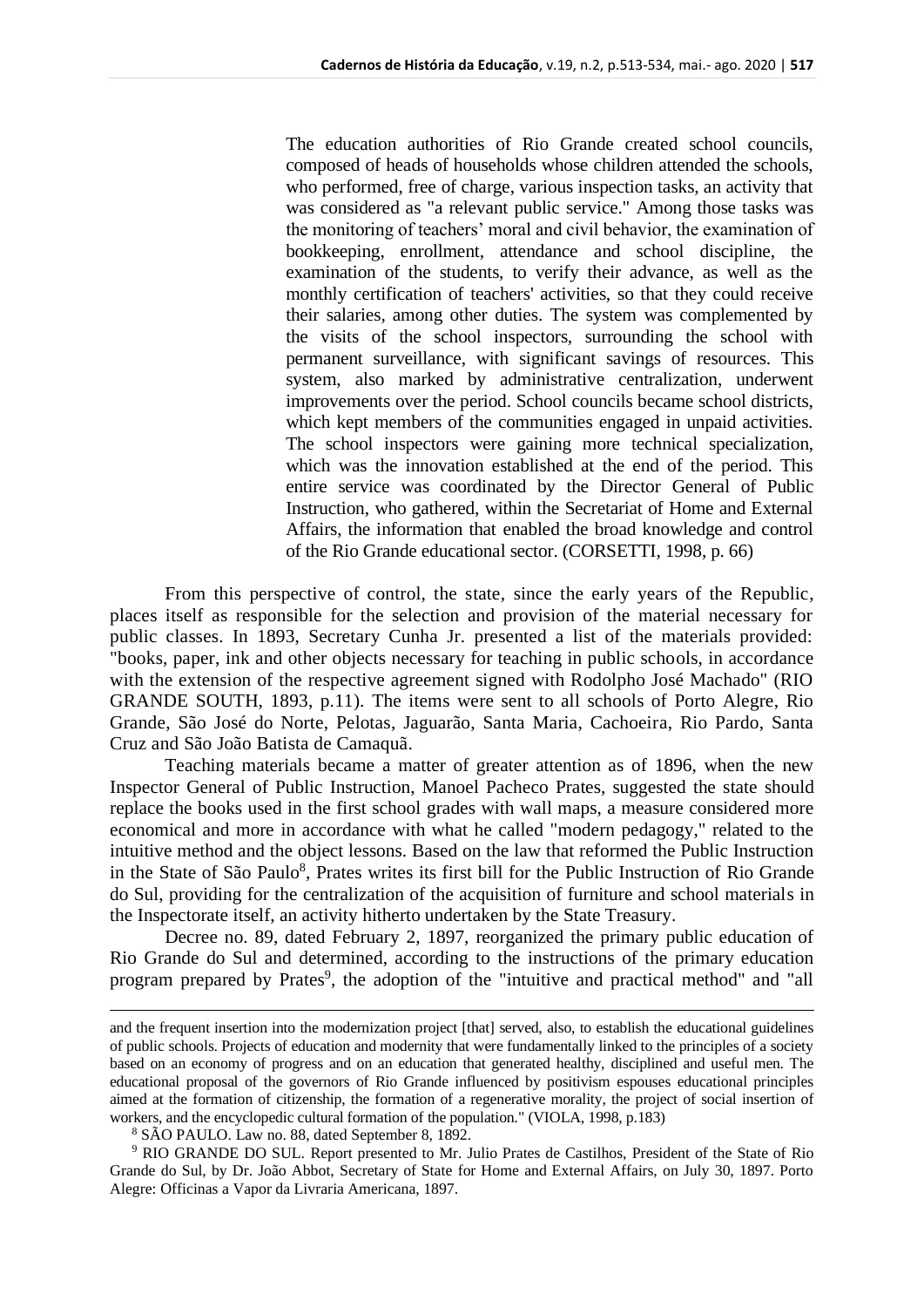important achievements of modern pedagogy," in order to establish a "rationally applied and uniform system of education." The writing of the program, inspired by experiments carried out in the United States and Argentina, was assisted by Professor José Theodoro de Souza Lobo<sup>10</sup>. According to the report of Manoel Pacheco Prates:

> As for the pedagogical part, the most important achievements of modern pedagogy were enshrined. In the instructions, I followed as far as I could the American legislation, advantageously applied in the Republic of Argentina; I was careful to make the profound modifications demanded by our conditions and by the State Constitution. (RIO GRANDE DO SUL, 1897, pp. 404-407)

In his reform, Prates returns to an idea he already proposed in the report of 1896: replacing the books used in the classroom with wall maps. To this end, he suggests the state obtain the rights to edit and reproduce the wall maps, the *Cartilha Maternal* (maternal guidebook) and the *Livro de Deveres dos Filhos* (book of children's duties) by the Portuguese educator João de Deus Ramos Nogueira<sup>11</sup>, through direct negotiation with his widow in Lisbon.

In 1898, Prates asked the state's Chamber of Representatives money for purchasing desktop world globes, maps, collections of teaching drawing books, object lessons teaching materials and geometric solids, which would be provided only to classes whose teachers had recognized competence<sup>12</sup> in teaching by the intuitive method. He mentioned that the Public Instruction, among other books, adopted and distributed the Object Lessons textbooks by  $Saffray<sup>13</sup>$ , which he aimed to replace with wall charts over the following years. The charts would be organized by the 2nd Region Inspector, João Pedro Henrique Duplan, who died in 1899.

The following year's report (1899) established the logistics of distributing teaching materials to schools: teachers sent their requests to regional inspectors, who, based on the knowledge of the needs of the schools assigned to them by the government, made the changes they thought appropriate. Then a general map with the names of the teachers and the material

<sup>&</sup>lt;sup>10</sup> Engineer-geographer born in Porto Alegre, graduated from the Central School of Rio de Janeiro, ex-Military School of the Court. Professor of Portuguese, French and Latin at Colégio Gomes; he taught elementary and higher mathematics at the Normal School in Porto Alegre and published several didactic works, including Elementary Geography, First Arithmetic for Boys and Second Arithmetic for Boys. (COSTA, 2011). In 1877, he founded the Colégio Souza Lobo, in which studied personalities such as Júlio de Castilhos, Borges de Medeiros, Assis Brasil, Protasio Alves and Barros Cassal. The school is located at Avenida Bahia, 948, São Geraldo District, and today it belongs to the state education system.

 $11$  Medina (2012) points out that the importance given to the methodology developed by the Portuguese lyric poet based on the - very popular - edition of the *Cartilha Maternal* in 1876 made it the precursor of numerous didactic publications in Portugal and Brazil. The author also highlights the Second Book of Reading, an adaptation edited by Livraria Selbach of Porto Alegre, by J.R. Fonseca e Cia. – which is presented as one of the suppliers of the state in the Reports of Public Instruction. The book has reached at least the 10th edition. The item analyzed by her, obtained from a used books store, had 20 short lessons printed in large letters, had no exercises, presented illustrative pictures in black and white at the beginning of each text and had a cover in pink material, with a flag of Brazil stamped between the title and the name of the publisher. (MEDINA, 2012, p.126)

 $12$  The plans presented by Prates for establishing a public education centralized and for civilizing purposes involved not only the implementation of a teaching pedagogy, but also the qualification of teachers through institutions of the state itself. The professionals could be incorporated into the education system after their training, through a public competitive selection.

<sup>&</sup>lt;sup>13</sup> Saffray's Object Lessons was one of the teaching manuals that circulated in Brazil, at the time of the adoption of the intuitive method for teaching. According to Valdemarin (2004), object lessons manuals were published in Europe and the United States, and later some were translated into Portuguese. Among these manuals, Valdemarin studied *Lições de Cousas*, by Saffray; *Plan d'Etudes et leçons de choses*, by Jules Paroz; *Exercises et travaux pour les enfants selon la methode et les procedés de Pestalozzi et de Froebel*, by Fany Delon and M. Delon; *Primary Object Lessons*, by Norman Allison Calkins, translated into Portuguese by Rui Barbosa (Valdemarin, 2004).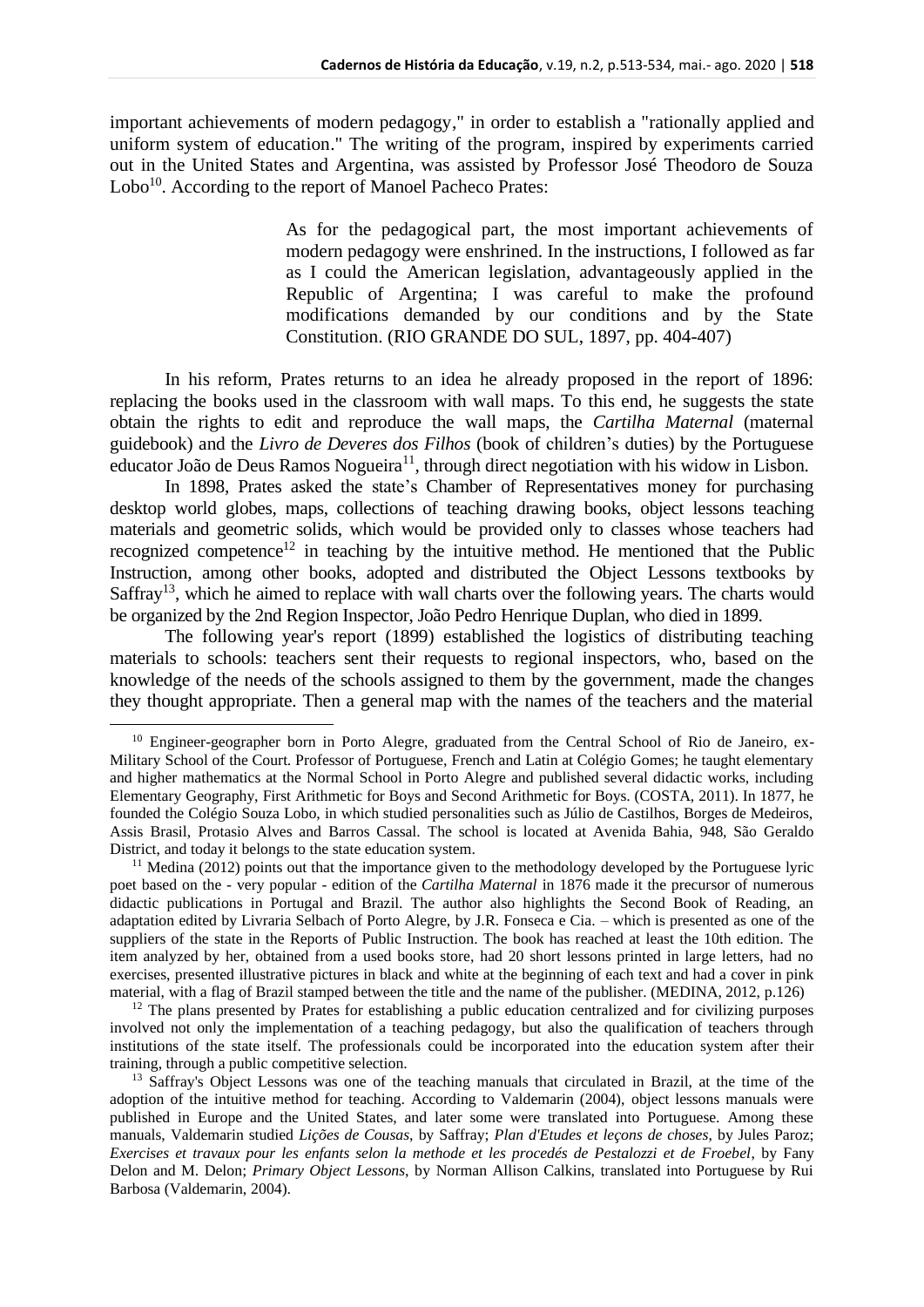needed for each school was produced. Based on this map, the material was distributed, and their receipt should be signed by the requesting teacher on the invoice accompanying the supply.

The Inspector General's report dated June 1, 1899, contains a list of the works and objects received by the Public Instruction warehouse and distributed as of that year to the schools. The books were the following: *Cartilha Samorim*; *Segundo Livro Samorim*; *Terceiro Livro de Leitura – Na terra, no mar e no espaço* and *Quarto Livro de Leitura – Pátria e dever*, by Hilário Ribeiro; *Seletas*, by Alfredo Pinto; *Cartilha João de Deus*; *Livro de Deveres dos Filhos*, by João de Deus; *Primeira e Segunda Aritmética*, by Souza Lobo; *Corografias*, by Henrique Martins; geography textbooks by Souza Lobo and by Henrique Martins; *História do Brasil*, by João von Frankenberg; *História do Rio Grande do Sul*, by João Maia; grammar textbooks by Bibiano de Almeida; *Catequismos*, by Dr. Lacerda; *Cânticos Infantis*; and *Lições de Coisas*, by Dr. Saffray. The objects were 50-sheet blank notebooks, reams of lined paper, reams of plain paper, collection of *traslados<sup>14</sup>*, wooden and brass pens, Faber pencils, feather boxes, ink bottles for students and teachers, metric rulers, ink (liters), stone pencils, chalkboards, chalk boxes, sponges (kilos), bells, water filters, agate mugs, blotting paper and agate and porcelain urinals.

The lists contained many items Prates considered outdated, such as Dr. Saffray's *Lições de Coisas*; it took some time for the stock of the Public Instruction warehouse to be updated according to the "modern pedagogy" instituted as a teaching method by Decree no. 89 of 1897. In 1898, the inspector general asked the Chamber of Representatives for the acquisition of material for the object lessons, as previously stated. In 1900, he explains to the Secretary of Home and External Affairs, João Abbot, the reason for the delay in launching a public call for purchasing intuitive teaching materials: the high price of the objects, all foreign-made. Two years later, Prates reiterates the need for more funds for buying books and materials, such as Levasseur's map of Brazil and charts of geometric figures by Ezequiel Benigno de Vasconcellos Junior, again emphasizing his intention of distributing them to 903 elementary schools.

In 1906, the public health physician Protasio Alves is sworn state secretary of Home and External Affairs. The decree n. 874 of February 28 of that year, based on the work of Prates, establishes new regulations for the Public Instruction and abolishes the District Colleges, replacing them with the Complementary Schools, institutions with the dual purpose of providing complementary education to all who desire it and training teachers.

Following the plans drawn up for the Public Instruction, Alves informs the governor, Borges de Medeiros, in 1907, of the purchasing order for "appropriate devices," among them "wall charts for teaching reading to elementary classes by the classic method of João de Deus" <sup>15</sup>. There is also the beginning of a move to replace the schools' furniture, judged in disagreement with the prescriptions of science. For this, he orders the making in the workshops of the House of Correction of Porto Alegre of chairs and desks in several different heights. He also orders two thousand desks, along with chairs, to the American Seating Company<sup>16</sup>, based in the United States.

<sup>&</sup>lt;sup>14</sup> In the reports presented by the Public Instruction to the president of the State of Rio Grande do Sul there is no further detail on this item. We inferred by the analysis of researches on the school material culture of the time in Brazil (BARBOSA, 2012; TAMBARA, ARRIADA, 2012) that it was a set of mobile frames for charts (to be fixed on a specific table or on a wall) used in literacy teaching.

<sup>15</sup> RIO GRANDE DO SUL. Report presented to Mr. Dr. Antonio Augusto Borges de Medeiros, President of the State of Rio Grande do Sul, by Dr. Protasio Antonio Alves, Secretary of State for Home and External Affairs, on September 15, 1907. Porto Alegre: Typographia D'O Debate, 1907. p. 11.

<sup>[18]</sup> In this case, it is a piece of furniture made available to students, also known as a *carteira* or *mesa* (desk or table).

<sup>&</sup>lt;sup>16</sup> A company whose activities began in 1886 and which continue until today. Its first product was the combined student desk and chair unit made of cast iron and maple wood, a combination that revolutionized school furniture. Official website: http://www.americanseating.com/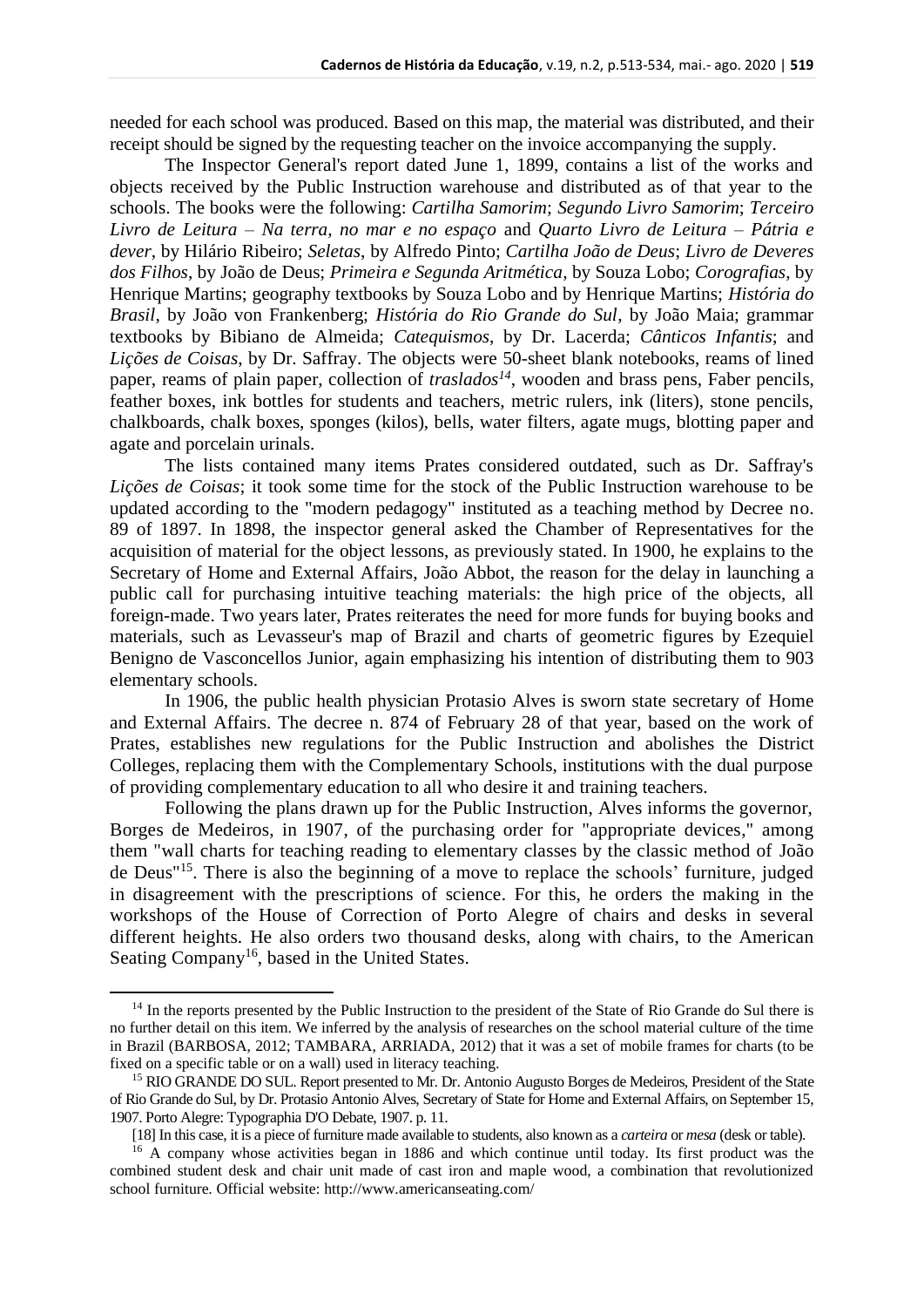In their study of material culture and learning of writing in Brazil, Elomar Tambara and Eduardo Arriada (2012) trace an evolutionary line of teaching materials: from sand banks, through stone writing slabs to lined notebooks. Transformations accompanied by school furniture:

> Thus, the individual desks with inclined top were indicated, which facilitated "much the regularity of the traces and, therefore, the evenness of the letters." Without any embarrassment, the benches and chairs manufactured in any carpentry workshop in Brazil were replaced by cast iron furniture imported from the United States and Europe in the name of the modernity of the teaching-learning process. (TAMBARA; ARRIADA, 2012, p.85)

In his next report (1908), Protasio Alves, whose work in the Public Instruction is much more active than that of his predecessor, states:

> School hygiene has improved. It has disappeared from the schools of the Capital that anachronistic furniture, which was replaced by elegant desks that fit the height of the children. I ordered to cease the distribution of desks, as has been done, of uniform size. (RIO GRANDE DO SUL, 1908, p.10)

In 1910, the House of Correction workshops - which were not being able to meet the demand - supplied tables, platforms, cabinets, desks, benches, armchairs, ordinary chairs, tools for calculations, shields, hangers. The list<sup>17</sup> with the quantities distributed and the cities benefited is on page 171 of the Public Instruction Report presented by Manoel Pacheco Prates, who was inspector general until 1911, when he took up the chair of Civil Law at the São Paulo Law Academy (Editor, 1938). He was replaced as the head of the renamed 3rd Directorate of the Central Office by career officer Fernando de Albuquerque Gama, according to Decree no. 1,746, dated July 25, 1911.

Under the administration of Protasio Alves, a supplying alternative, less expensive than imports to the public coffers, is found: the local (re)production of international models. This activity was not restricted only to furniture and objects, but was extended to books, among them those published by Livraria Selbach in Porto Alegre, such as the *Cartilha Maternal ou Arte de Leitura – Método João de Deus* and the book *História do Brasil* by João von Frankenberg. The norms for publishing school textbooks and reading books - including those regarding language, approach, printing, material, finishing and binding - are in the 1913's report, pages VI to VIII, and establish in broad lines that "school textbooks should be printed in black ink, on good paper, slightly yellow, not glossy; they shall not be bulk and shall be sewn with line and not stapled." They should be easy to read and start from the "known to the unknown," and in addition:

> Preferably, subjects should relate to our people and our things. Our nature, our homeland geography and history, the life and deeds of the great benefactors of humanity; the most important discoveries and inventions will provide the content for such books. (RIO GRANDE DO SUL, 1913, page VII)

<sup>&</sup>lt;sup>17</sup> Table of requests for furniture sent, by official letter, to the House of Correction. In: RIO GRANDE DO SUL. Report presented to Mr. Dr. Carlos Barbosa Gonçalves, President of the State of Rio Grande do Sul, by Dr. Protasio Antonio Alves, Secretary of State for Home and External Affairs, on September 8, 1910. Porto Alegre: Typographia da Livraria Universal de Carlos Echenique, 1910, p. 171.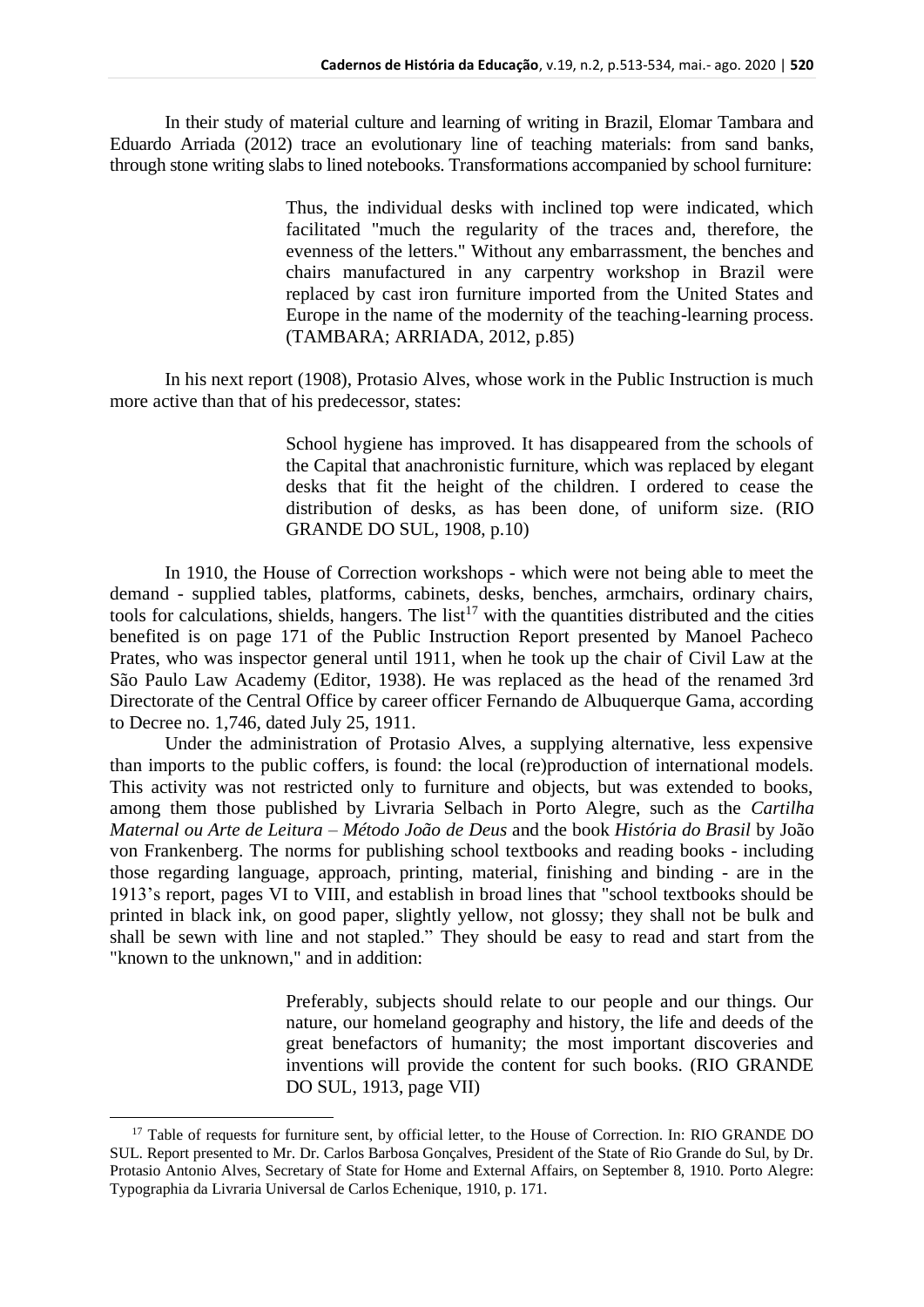In 1911-1912, Protasio Alves organized an "inventory of the state's school furniture" (RIO GRANDE DO SUL, 1912, page IX), a document that would be in the possession of his Secretariat, but that does not integrate the reports researched. In the 1912 report, he records the delivery of three thousand double desks, "Triumph type"<sup>18</sup>, from the American Seating Company, to 15 elementary schools (Bagé, Canguçu, Arroio Grande, Santa Maria, Rio Pardo, Santa Cruz, Taquari, Bento Gonçalves, São Sebastião do Caí, São João de Camaquã, São Jerônimo, Encruzilhada, Passo Fundo, Caxias, São João do Montenegro) and urban schools of nine cities (Rio Grande, Pelotas, Jaguarão, Santa Vitória do Palmar, Uruguaiana, Itaqui, Quaraí, São Borja, Santana do Livramento). Based on this model, considered revolutionary for the time, Alves orders the House of Correction<sup>19</sup> to manufacture similar ones that, instead of being made of maple wood and cast iron, are adapted to the local reality and produced with native wood and beaten iron.

In the 1912's report, the secretary also informs about the provision for the special instruction of indigenous peoples of "besides the usual school supplies, cereal seeds to serve agrarian instruction [...] and devices to serve as attractions through enjoyable amusement, such as gramophones with appropriate songs and lectures" (RIO GRANDE DO SUL, 1912, page VII). Regarding the new acquisitions for the schools, he informs of the arrival, together with the furniture imported from the USA, of globes for the study of cosmography and green screens to replace the blackboards. Along with the shipment of ordinary school materials, all educational institutions received geographical maps of the state and Brazil (Olavo Freire edition, for junior high school, ordered from Francisco Alves & Cia.<sup>20</sup>). The following year (1913), the schools received geographical charts of the five great parts of the world, edited in Portuguese by House Jablonski<sup>21</sup>, of France.

The reports make many references to the practices adopted in the United States, Europe, Argentina and Uruguay (a country to which a state's teacher delegation was sent in  $1913^{22}$ ), as well as comparing the regional situation with that of states such as São Paulo and Rio de Janeiro. Among them, the overhaul of public instruction and the study of the German national, mentioned by Manoel Pacheco Prates as a model of "teaching direction unit" (RIO

<sup>&</sup>lt;sup>18</sup> The double desks imported by the state followed a model in which the chair had attached on its back a table for two children. The piece of furniture that inspired the American Seating Company to create this product was called Triumph and can be seen in the catalog of A.H. Andrews of Chicago, made available by the Smithsonian at http://americanhistory.si.edu/blog/2013/07/students-stay-in-your-seats-improving-19th-century-school-desks.html.

<sup>&</sup>lt;sup>19</sup> The Workshops of the House of Correction of Porto Alegre were part of the prison complex built in the nineteenth century on the banks of the Guaíba River, next to the *Gasômetro*. According to a study by Tiago da Silva Cesar (2014), the workshops were active since the opening of the complex, in the mid-1850s. At first, the inmates could work in nine activities as tailors, shoemakers, harness makers, carpenters, clog makers, braiders, coopers, joiners and sewers. The products of their work supplied the Arsenal of War. However, due to the low number of inmates working - only 27.5%, or 55 of 200 prisoners - the workshops were closed in 1856 by the Baron of Muritiba, then the President of the Province. They reopened in 1896, thanks to the state police chief at the time, Borges de Medeiros. In that year, new workshops were created and others improved (SZCZPANIAK, 2005). In 1888, workshops for shoemaking, carpentry, carnauba wood works and anthropometric identification were functioning, and a typography workshop was to be opened soon. In 1929, the workshops for metalwork, joinery, carpentry, bakery, tailoring, shoemaking, wire mesh and mosaics were active.

<sup>20</sup> Livreiro Francisco Alves & Cia., Rio de Janeiro. Company founded in the 1890s as *Livraria Clássica de Alves & Cia* and considered the leading publisher of schoolbooks in Brazil at the time (RAZZINI, 2004).

<sup>21</sup> Also known as Bookseller Louis Jablonski, based in Paris. Jablonski and its associate editor, Charles Vogt, published several pedagogical works, including about Brazil. Among these, the series *Ensaio de leitura para uso nas escolas da Amazônia* (Reading exercise for use in schools of the Amazon), in three volumes, for the primary course of the time, written by Joaquim Freitas, of which the 20th edition came out in 1898 (FIGUEIREDO, 2008, p. 34).

 $22$  The complete reports of the members of the delegation on their visits to Uruguayan schools and to the Education Museum and Library of Uruguay are included in the Report of the 3rd Directorate presented by the director Fernando de A. Gama on June 30, 1914.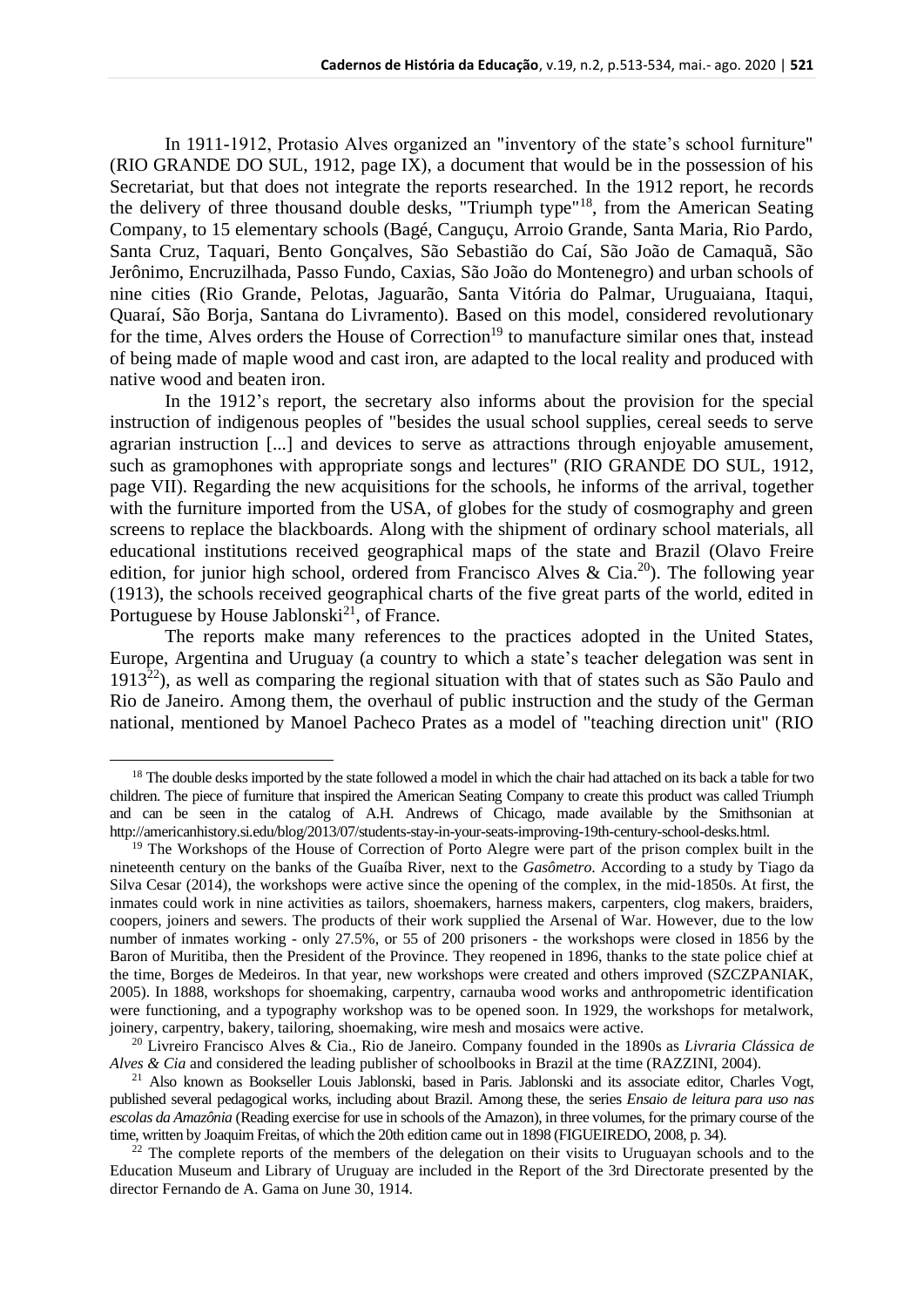GRANDE DO SUL, 1897, p.403) and the adoption of methods such as the intuitive and the Sloyd, aimed at the manual arts and that, according to an explanation of Protasio Alves to the governor Borges de Medeiros:

> The Sloyd [method] transplanted to North America in 1888 by the Swedish professor Larrson, who came to teach it in Boston, developed to such an extent that today exceeds what is done in its country of origin. The 'object lessons' are part of our education programs; ... the manual arts are its complement (RIO GRANDE DO SUL, 1909, p.11)

We can observe the attention given to the pedagogical innovations in circulation in other Brazilian states and in other countries, especially regarding the development of a market for school products for the public education project. When the Public Instruction was not able to purchase the products, due to high costs, local manufacturing alternatives were sought, which was the current practice in other countries. Thus, between 1911 and 1912, a thousand school collections were ordered, with 130 items each, from the Júlio de Castilhos Museum (POSSAMAI, 2012, p.10). Charged by the inspector general Fernando Gama to coordinate the activity, the director of the institution, Francisco Rodolfo Simch, creates school museums $^{23}$  containing:

> [...] samples of the minerals most common in the State, fragments of stones, earth in glass jars, with their proper descriptions, in order to be distributed to the students of our schools so that they may have a rudimentary knowledge of mineralogy. (RIO GRANDE DO SUL, 1912, p.230)

This "home-made" production of school museums for the object lessons learning activities is not an unprecedented solution in the history of education. In Argentina, which inspired some of the changes in teaching adopted in Rio Grande do Sul, there were several initiatives undertaken aiming to produce teaching materials more suitable to the local reality. This is the case of the projects of the Italian Pedro Scalabrini (1880-1900) and of the Argentineans Guillermo Navarro (1895) and Carlos M. Biedma (1908). According to research by Susana García (2014), the *Museo Escolar Argentino*, or *Museo Scalabrini*, had the form of school boxes containing "between 50 and 100 samples of minerals, woods, fossils, mollusks, bones and other natural products of the coast of the country, each object constituting a lesson in natural history" (GARCÍA, 2014, p. 78). Navarro's *Museo Escolar Nacional* was composed of a cedar cabinet containing nine large boxes and about a thousand samples, following the French example, and emphasized national industries and potential productive resources. Biedma's Practical System of School Museums consisted of 35 models with reproductions in plaster, cardboard and paper of geographical accidents and the main historical, ethnographic and industrial feats of Argentina, as well as charts and scale models. These initiatives originated institutions such as the Pedagogical Museum of the Province of Buenos Aires, the Popular-School Museum of Las Conchas and the Sarmiento School Museum.

<sup>&</sup>lt;sup>23</sup> Term attributed to the collections assembled by the Júlio de Castilhos Museum, according to the definition by Petry e Silva (2013) of the "school museum" as a polysemic term, because it varied in sense according to the context in which it was located. Based on research carried out in Santa Catarina, the authors identified six approximate meanings for the term: school museum, pedagogic museum, place where collections were kept, classroom museum, specially designated space and institution within the school.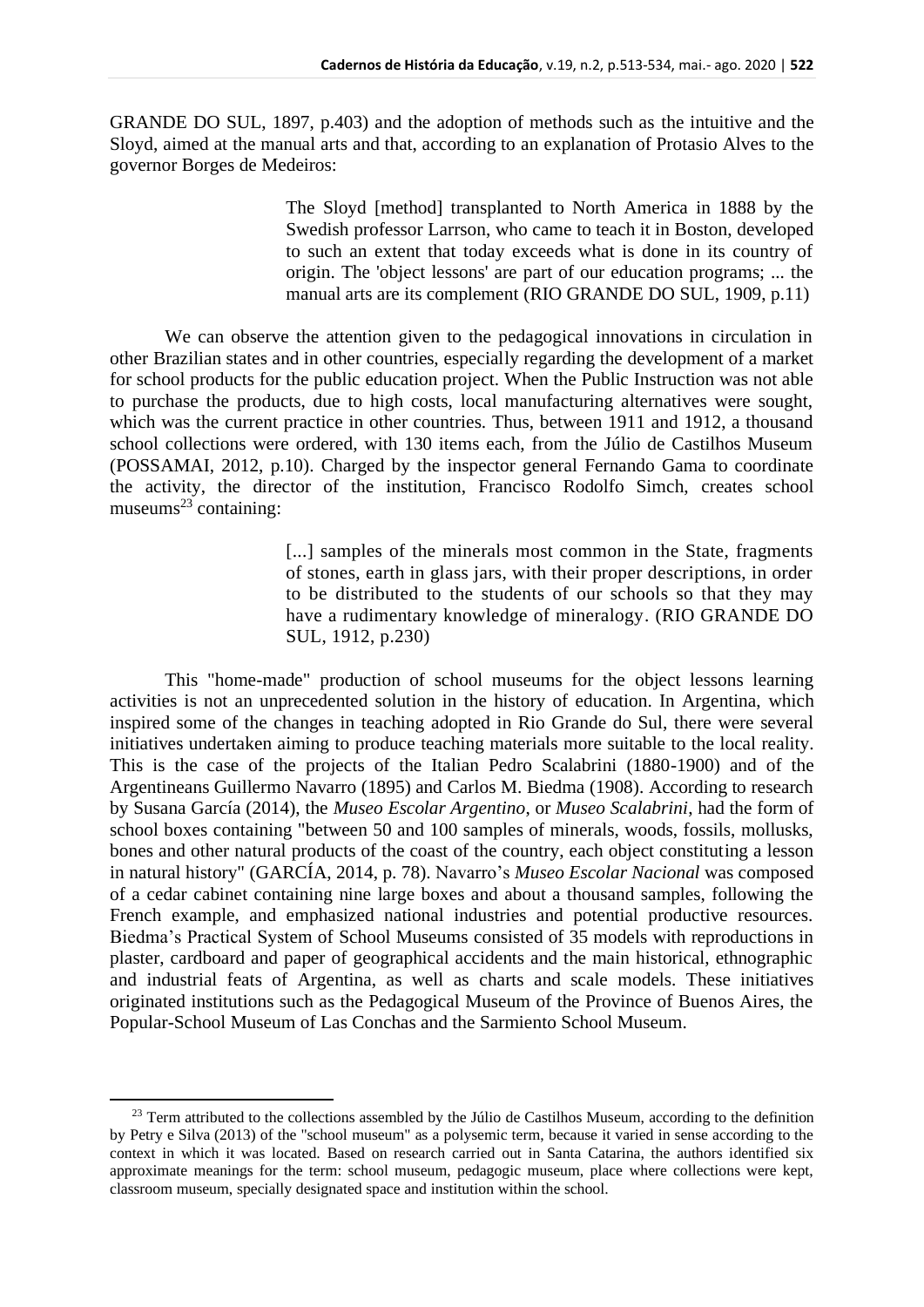Other associations of the method chosen for public education in Rio Grande do Sul and its application with the logic of museums appear in the reports of 1916 and 1917. In the first, Protasio Alves mentions the holding of annual exhibitions in Porto Alegre and in complementary schools that exhibited handicraft done in the classroom. In the second, he mentions "industrial museums" to be established by and in industrial schools and zootechnical and agricultural stations associated to courses of Veterinary Medicine and Agronomy (RIO GRANDE DO SUL, 1917, p. XIII). The latter need to be better investigated.

Until the end of the administration of Borges de Medeiros, Protasio Alves continues to report the purchase, manufacture and constant delivery of furniture and teaching material to public schools. In his 1927's report he states that:

> School supplies were regularly and carefully supplied to public establishments, although it was found that the money approved for this purpose was insufficient. The material is distributed on request for each establishment that does so, taking into account the vacancies and the enrollment of poor students. The considerable increase in the number of educational establishments and in the attendance of those who have been operating in previous years has demanded more pieces of furniture than it is possible to produce in the workshops of the House of Correction, so it is necessary to purchase furniture for supply. (RIO GRANDE DO SUL, 1927, p. XX)

However, it was his successor, Osvaldo Aranha, who presented to the new president of the state, Getúlio Vargas, an overview of public education from the ideological point of view of the PRR, since the proclamation of the Republic to the last day of Protasio Alves as secretary of Home and External Affairs:

> We have been able to disseminate thus a useful, fruitful, intuitive teaching and a physical, civic, hygienic and social education. We do not teach to read, but to learn, live and work. Each child that this school integrates into social life will be a potential for immensely reproductive work and progress, both from an economic and a financial point of view. (RIO GRANDE DO SUL, 1928, p.33)

Based on the lessons received from Protasio Alves and continuing the work of his predecessors, Aranha suggests measures for a systematic plan for reforms and action, such as the creation of the Board of Public Instruction; the reform of complementary education, with the creation of new introductory and teacher training schools; the increase of the budget for purchasing school materials; and the creation of the *Revista do Ensino* (teaching magazine), among other measures.

Rich in information presented in tables, maps and charts, the Reports of the Public Instruction of Rio Grande do Sul offer indications of the school material culture produced and acquired by governmental instances in line with the prerogatives of what was considered a modern pedagogy. Studying the practices among subjects within the school space using these objects is a more complex task suitable for the history of education. Photographic images, in this sense, may offer some clues.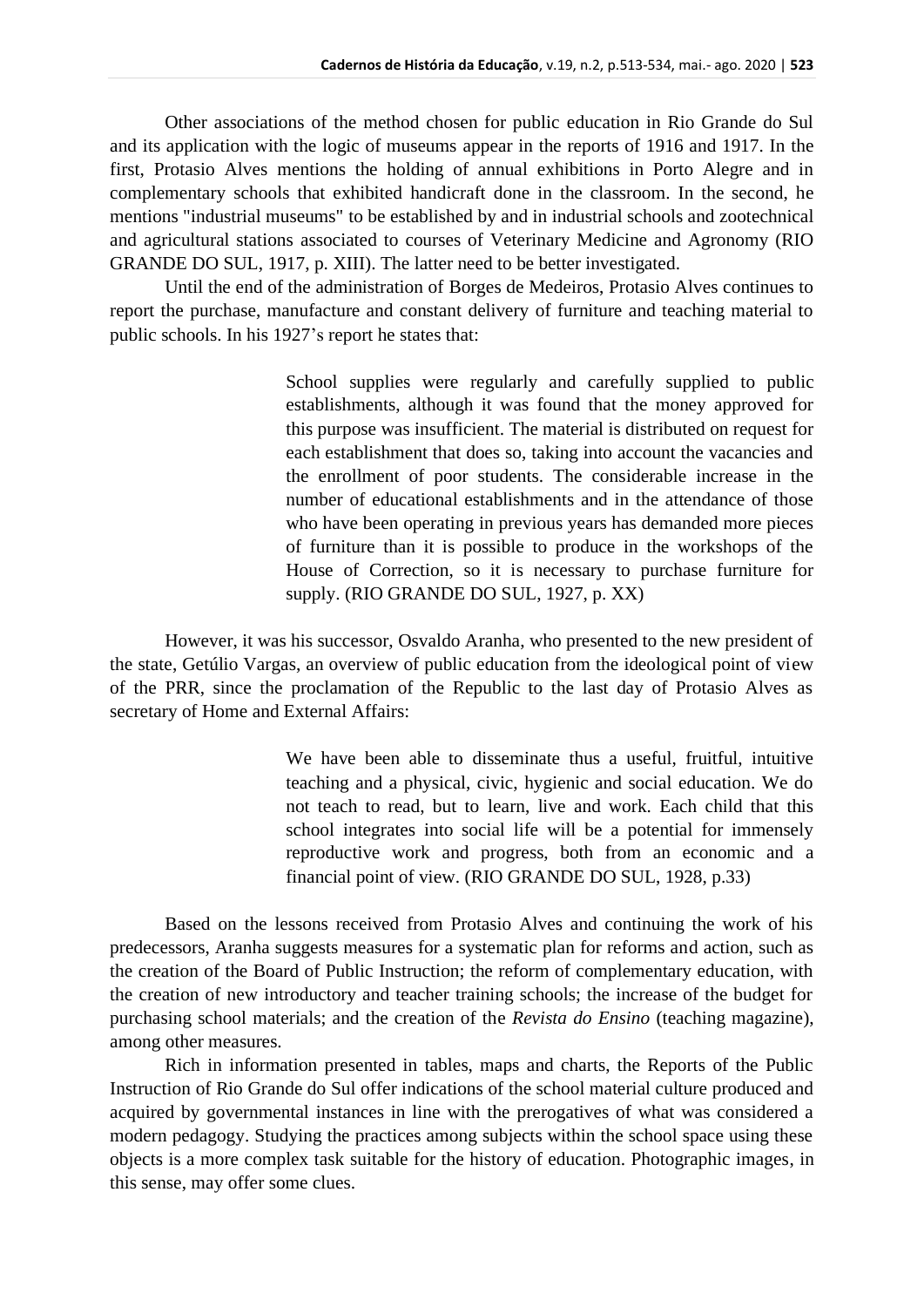### **The classroom as an image of progress**

Photographs can be rich documents to capture the material culture of the school, which itself is the product of school visual culture. For this, we follow Knauss (2006) when he points out that:

> When we refer to institutions, it is important to observe the organized social relations around the production of the image and its circulation. Bodies, in turn, remind us of the need to consider the presence of the observer, the viewer, as a necessary "other" in the circuits that promote visual meanings, and that someone guides the control of the image. The plan of figuration does not allow us to forget that the images have a privileged role in the sense of representing or figuring the world in visual forms. [...] The dialectic between seeing and not seeing questions the knowledge as the fruit of the sensible, arguing for a bridge between the fact and the abstraction that allows one to see where others do not see. It is a matter of defining one's look as thought and making it the matter of historical knowledge. (KNAUSS, 2006, pp. 114-115)

The reports studied have few photographs. The only series of illustrative photographs of public schools and their activities are in the volume relative to the year 1924, whose images are in the photo/caption format, without identifying the author, who probably was a professional hired for this function. In the reports, these images aimed to document the progress made by the PRR government through the adoption of innovations and trends identified with "modern pedagogy" by the public education managers. Therefore, we included other images from museum collections and commemorative albums in our study.

According to the perspective presented in this paper, we selected four photographs: two of classrooms and two of the carpentry and metalwork workshops of the House of Correction, chosen for their documentary and illustrative purpose and also for the representative character of the interaction of students, teachers and workers with teaching objects and furniture. The concept of "desired school" is used here as proposed by Possamai the idea of a "rational and modern scientific education within the republican aspiration" (POSSAMAI, 2009, p.940) - whose ideas were reinforced by photographic representation, made in order to construct the image of a school-monument.

The first of these is of a practical class at the Complementary College of Porto Alegre, an institution defined as a "model school" by Protasio Alves since the beginning of his administration as secretary:

> Complementary schools are excellent establishments of instruction. The one that was located in Porto Alegre, with its own building and other improvements, which I hope to see implemented soon, will be a model school. Appropriate equipment has already been ordered so that it will provide the most comprehensive teaching. The learned director, as soon as he receives the wall charts, will personally begin to teach reading to the elementary classes by the classic method of João de Deus, incomparable when well applied, which until now has not been done here. These lessons will be attended by the students of the higher education course, who will be teachers and go to elementary classes to learn the teaching technique. (RIO GRANDE DO SUL, 1907, p.11)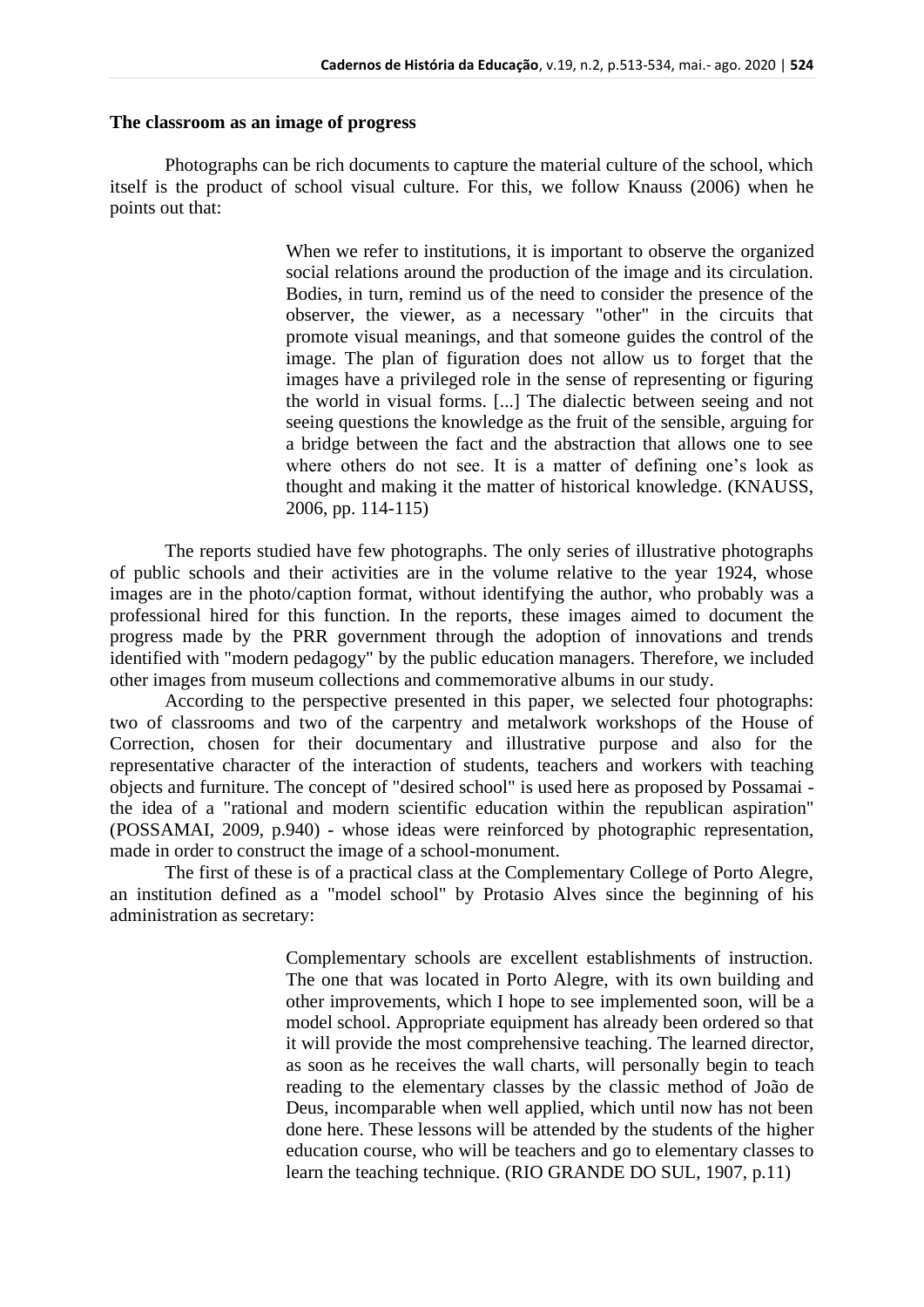In the image, students preparing to be teachers are in front of a class of children and observe the methodology used to educate them. Aside from the caption accompanying the photograph, there is no more information about the activity and daily life that it represents. Images such as this one, in which aspiring teachers position themselves in front of the class and not amid the students, observing the teacher, are uncommon, deserving further, more accurate studies of what the photograph below represents to the training of teachers at the time.

In relation to school material, one can see, at first, the ample and illuminated environment, besides the sets of Triumph-style chairs and desks and a system of interchangeable chalkboards. The children, all in white uniforms, have their tables empty and all show the same posture, with their hands folded in their lap. The teachers in training take note, while the focus is on the performance of the class teacher.



**Figure 1 -** "Complementary School - Capital. Practice Class." No attribution.

**Source:** RIO GRANDE DO SUL. Report presented to the Illustrious Mr. Dr. A. A. Borges de Medeiros, President of the State of Rio Grande do Sul, by Dr. Protasio Alves, Secretary of State for Home and External Affairs, on September 6, 1924. Porto Alegre: Officinas Graphicas d'A Federação, 1924. Collection of the Legislative Memorial of Rio Grande do Sul.

The second image depicts a singing class at the Elementary School in the municipality of Cachoeira. In terms of the material and visual culture represented, it is the richest. In addition to the benches and desks, we can see a wall with three levels of shelves, filled with wall charts and an abacus, and a large cabinet at the back of the room. We can infer that the cabinet contains one of the school collections of the Julio de Castilhos Museum, as well as materials such as books, geometric solids and maps. One of the teachers points with a ruler to a chart in a holder, probably showing a song, while the other makes conducting movements. The children are in uniform and sitting with one hand behind their backs and the other raised, making the same gesture as the regent.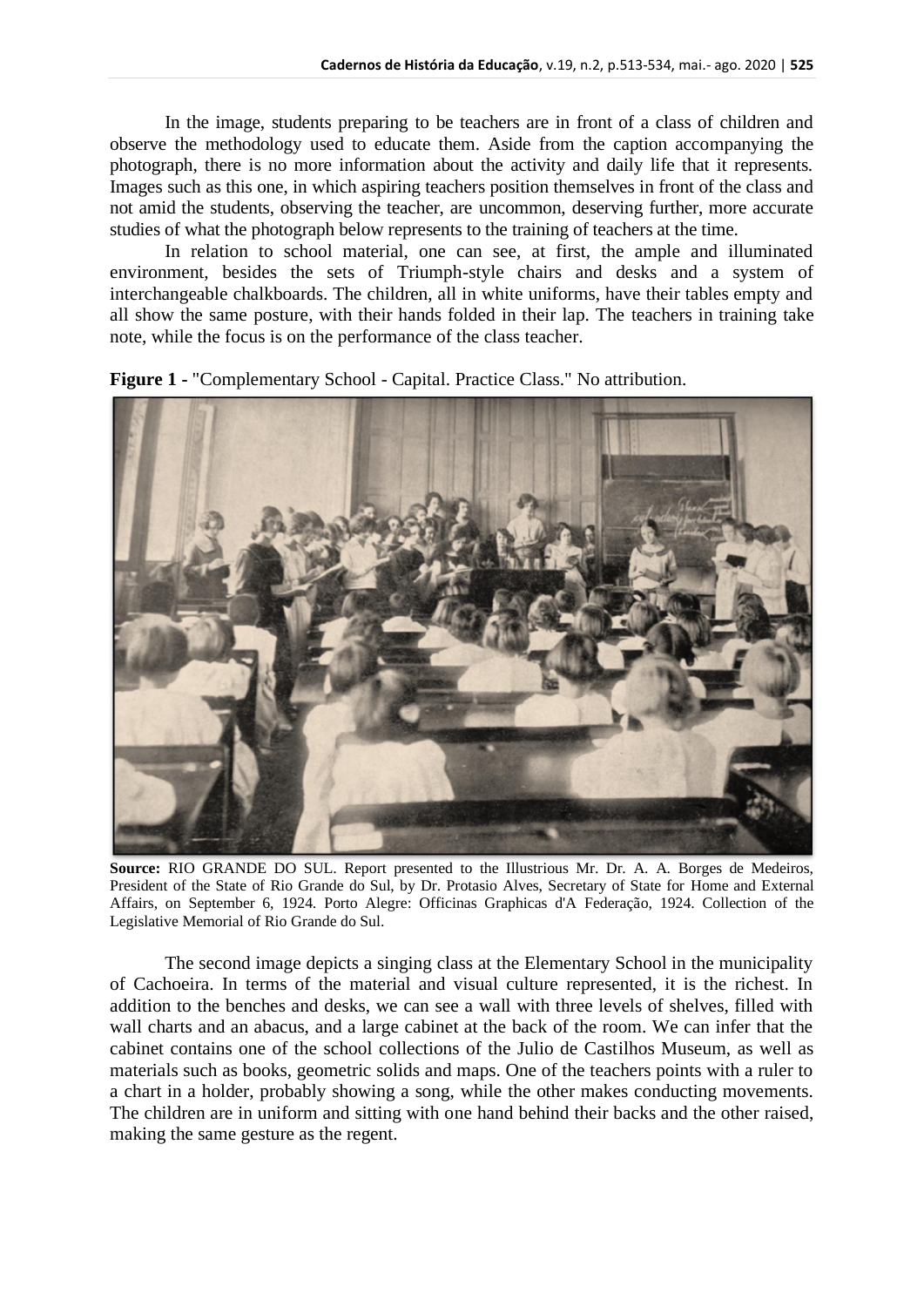

**Figure 2 -** "Elementary School of Cachoeira – A group of students in a music class." No attribution.

**Source:** RIO GRANDE DO SUL. Report presented to the Illustrious Mr. Dr. A. A. Borges de Medeiros, President of the State of Rio Grande do Sul, by Dr. Protasio Alves, Secretary of State for Home and External Affairs, on September 6, 1924. Porto Alegre: Officinas Graphicas d'A Federação, 1924. Collection of the Legislative Memorial of Rio Grande do Sul.

These photographs differ from others also included in the governmental reports produced in the same republican context that aimed to document actions and public works carried out in the year before. A previous study (POSSAMAI, 2009) points out that images of school buildings were the most common in the reports of the Public Instruction of Rio Grande do Sul, since these were especially aimed at showing the construction works underway or carried out by the state government.

In a different way, the school images presented here show the interior of the classroom, in which we can observe aspects of the material and visual school culture within their context, but also capture the subjects in action. By analyzing these images, we can see that both were produced with the purpose of showing and recording the existence of order, rules, method and cleanliness in the Public Instruction, that is, to give visibility to the school the republican political project aspired. This is apparent in the standardization of the children, not only in clothes and in the hair ties of the girls, but also in their posture. The teachers and aspiring teachers, through their posture, participate in the staging, feigning disinterest in the camera that documents their activity. The exception that exposes the scene is the look of a teacher in training in the first image, who looks directly at the photographer and ends up catching the eye of the observer, as if challenging the researcher to decipher what was happening then.

The third and fourth images studied represent the activity of inmates in the carpentry and metalwork workshops that made school furniture. In the images, the protagonists are the workshops, portrayed in open plan. In both images, the attention is drawn to the immobility of those who pose and are not photographed in activity, an aspect that demonstrates the extraordinary moment that was the photographer's presence in their work environment. The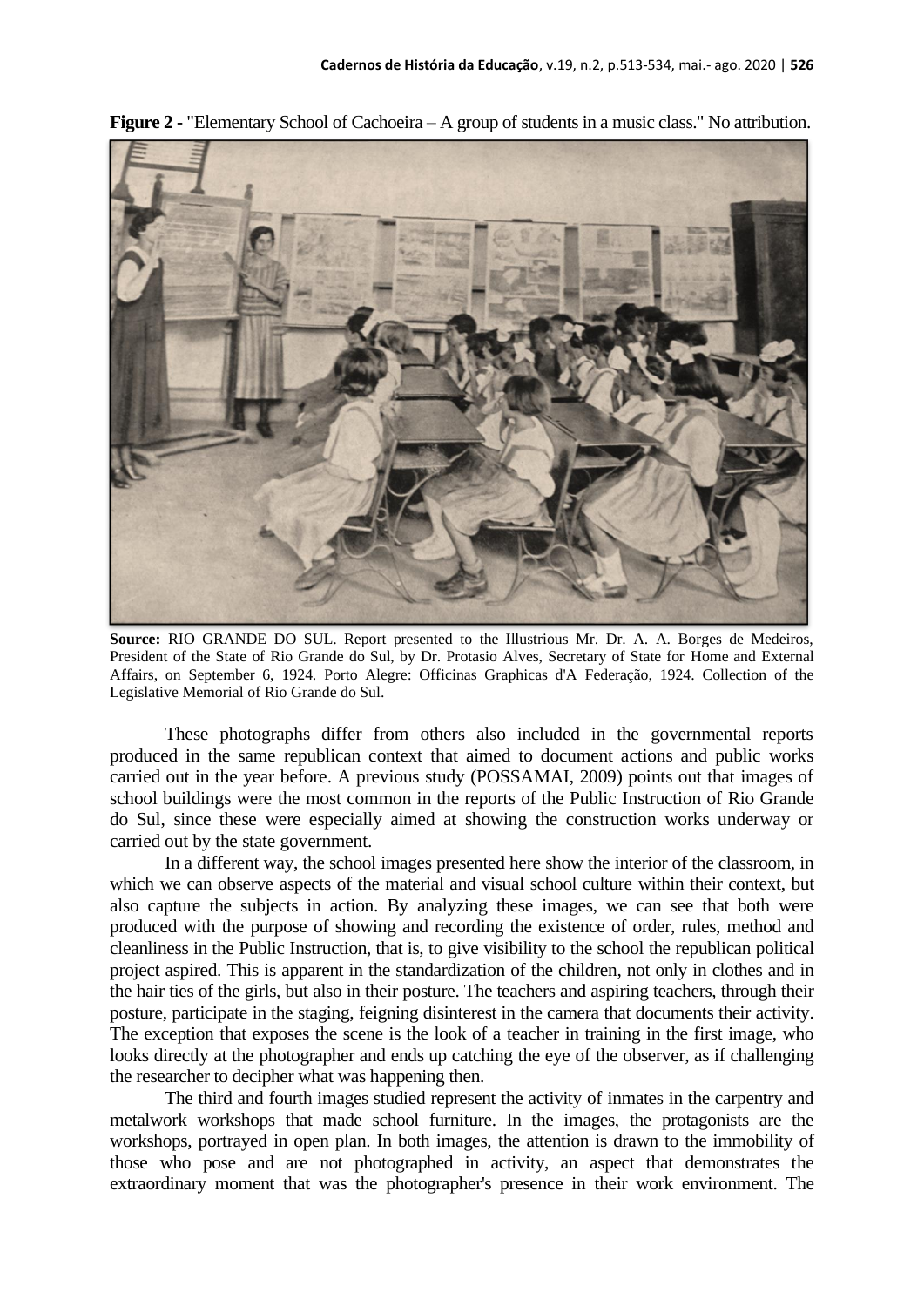uniform homogenizes these workers and inscribes their visual identification as inmates of the House of Correction. The environments have windows and natural light, and the photographic representation gives, as in the case of the Complementary School classroom, an impression of order, rules, method and hygiene.

**Figure 3** - "Carpentry workshop of the House of Correction of Porto Alegre, 1913." The stamp reads "House of Correction, 1/25/1913, illegible part, Porto Alegre, State of Rio Grande do Sul." No attribution.



**Source:** Exhibition "House of Correction - Saying the Unspeakable," Museum Julio de Castilhos, Porto Alegre, 2017. Collection of the Museum. Reproduction Cristiane Miglioranza.



**Figure 4** - House of Correction (original title). Metalwork workshops (original caption).

**Source:** STATE OF RIO GRANDE DO SUL. [Secretariat of Public Works]. *Public Works*: Centenary of Independence. Porto Alegre: Officinas Graphicas d'A Federação, 1922. Collection: AHRGS.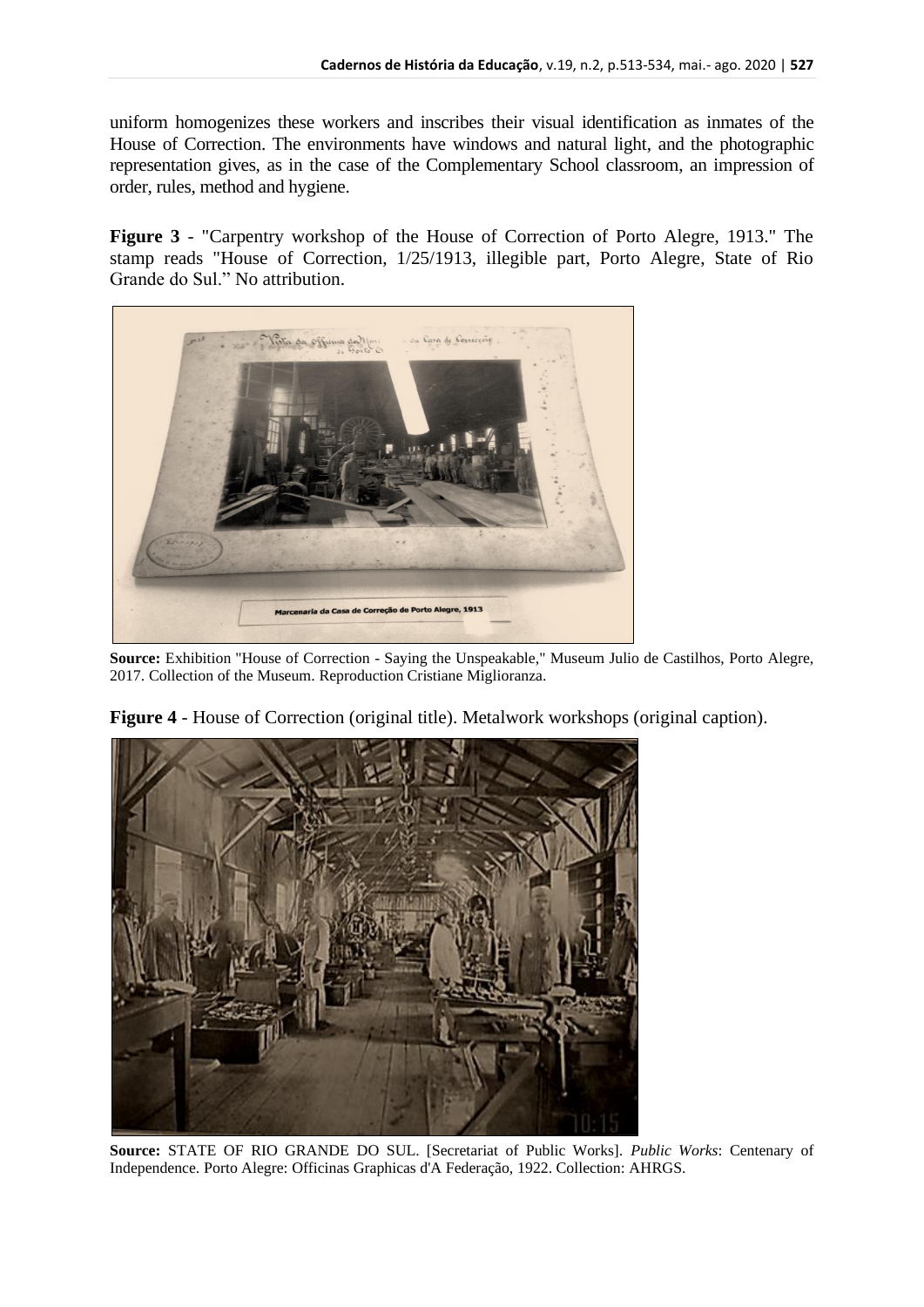These images, intertwined with the written evidence on the school material culture, allow us to capture elements of the school culture, but also of the social relations within that historical context that go far beyond the school universe. Initially, the aspects of the production of school desks, which the reports specified were manufactured in the House of Correction, gave little or no visibility to the subjects who actually made these objects. The images, although circumscribed to the configurations of a photographic representation, gave visibility to these subjects. Somehow, pupils, teachers and teachers in training from the school were linked to the inmates of the House of Correction, who had made the classroom desks.

#### **Final considerations**

The new republican order in Rio Grande do Sul was marked in the Public Instruction by a centralized government with positivist characteristics. Public Instruction officers aimed to adapt the schools to a "modern pedagogy," at the heart of which was the adoption of the intuitive method as a novelty in teaching. In order to achieve the desired modernization, it was essential to acquire objects, books, wall charts and furniture appropriate to the pedagogical and health precepts, widely disseminated in other countries.

The need for materials by the teachers required the development of a process involving the assessment of the demand, the government purchase from the manufacturing companies and, later, the distribution to schools throughout the state of Rio Grande do Sul. An example of this practice was the purchase and distribution of three thousand Triumph desks from the American Seating Company, among other teaching materials.

However, it was not always feasible to acquire the materials considered more advanced, since the import from foreign companies made the prices too high for the possibilities of the state. To address this situation, educational agents embarked on the practice of manufacturing on their own, with the available resources, the objects and furniture they needed. Thus, the inmates of the House of Correction began to make school desks in the same model acquired through importation; the Júlio de Castilhos Museum produced school museums containing samples of minerals for schools, among other initiatives.

We observed the circulations and transfers of objects of material culture, as well as the ideas and the knowledge that served to Brazilian officers propose local measures for the implementation of a desired school in the mold of modern pedagogy, so advocated in their writings. Although the high prices are presented as justification for the non-acquisition of these materials, it is important to highlight the creative solutions and the peculiar practices that gave shape to a real school whose vestiges and evidence were pursued here.

The few photographic images presented in the reports of the Public Instruction show the school in different ways than other images that pictured exclusively the school buildings. In order to register in images the material culture and the design practices related to it, it was essential to see the inside of the classrooms. In this way, we were able to observe the image of a desired school and its subjects, teachers and students, in action in the order and tranquility of a class, at least while the photographer was present for the making of the extraordinary record, to be eternalized for the researchers of the present. Other clues were sought to build this mosaic of the history of material and visual culture of the past. In this sense, the photographic images of the House of Correction workshops, one of them published in an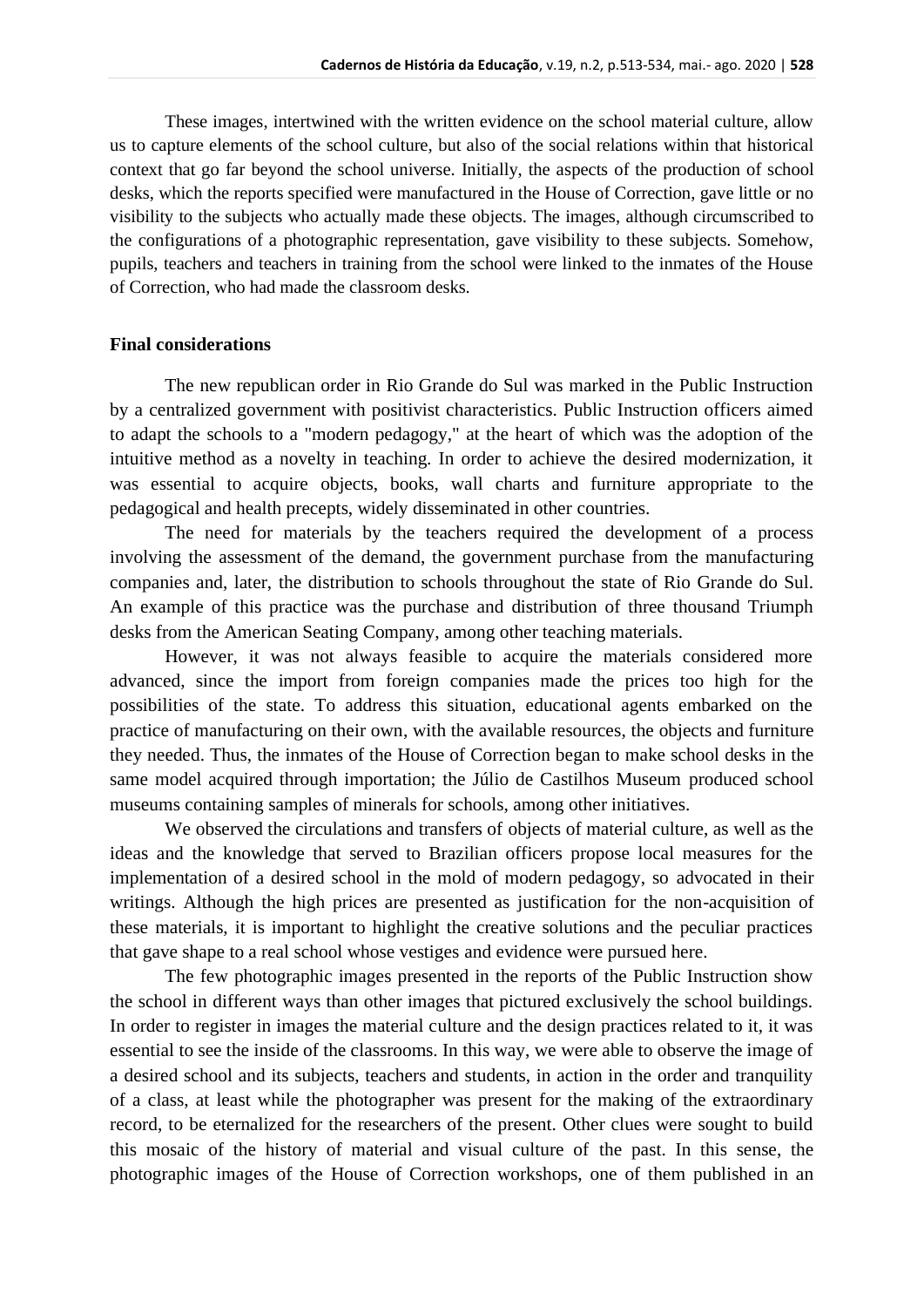album commemorating the State Government and another found in an exhibition of the Júlio de Castilhos Museum, helped to visualize the makers of the furniture shown in the classrooms. Thus it was possible to interweave a wider culture within that historical context with the material and visual culture of the school.

The Public Instruction in Rio Grande do Sul and the material and visual culture generated by local educational activities still demand further research, especially with regard to the social memories involved, the representations, the imaginary and the material reminiscences that remain without voice in the collections of museums, waiting for research and exhibitions, or remain still invisible in school institutions, waiting for a look that values them as an educational heritage.

## **References**

ALVES, Claudia. Educação, memória e identidade: dimensões imateriais da cultura material escolar. **História da Educação**, Pelotas, n. 30, 101-125, jan./abr. 2010.

CESAR, Tiago da Silva. **A ilusão panóptica**: encarcerar e punir nas imperiais cadeias da Província de São Pedro (1850-1888). Dissertação (mestrado). Universidade do Vale do Rio dos Sinos, Programa de Pós-Graduação em História, 2014. 226 p.: il. Disponível em http://biblioteca.asav.org.br/vinculos/000010/0000103f.pdf. Acesso em 04/06/2017.

CORSETTI, Berenice. Controle e Ufanismo – A Escola Pública no Rio Grande do Sul (1889/1930). **História da Educação**. Pelotas, n. 4, 57-75, set. 1998.

COSTA, David Antonio da. Análise da *Primeira Arithmetica para Meninos* de José Theodoro de Souza Lobo. Conferência Interamericana de Educação Matemática, 13ª, 26 a 30 de junho de 2011, Recife (PE). **Anais...** Recife: Programa de Pós-graduação em Educação Matemática e Tecnológica Universidade Federal de Pernambuco, 2011, 1 CD ROM.

DITTRICH, Klaus. As exposições mundiais como meios para a circulação transnacional de conhecimentos sobre o ensino primário durante a segunda metade do século. **História da Educação**, Porto Alegre, v.17, n.41, set.-dez., 2013, p. 213-234. <https://doi.org/10.1590/S2236-34592013000300013>

Editor, O. (1938). Professor Manoel Pacheco Prates. *Revista Da Faculdade De Direito*, Universidade De São Paulo, 34(3), 29-31.

ESCOLANO BENITO, Augustín. La cultura material de la escuela y la educación patrimonial. **Educatio Siglo XXI**, Vol. 28 nº 2, 2010, p. 43-64.

FELGUEIRAS, Margarida Louro. Materialidade da cultura escolar: A importância da museologia na conservação/comunicação da herança educativa. **Proposições**, v.16, 1 (46), p. 87-102, jan/abr 2005.

FIGUEIREDO, Aldrin Moura de. A memória modernista do tempo do Rei: narrativa das guerras napoleônicas e do Grão-Pará nos tempos do Brasil Reino (1808-1831). **Revista do Arquivo Geral da Cidade do Rio de Janeiro**. Rio de Janeiro: Garamond, 2008. p. 25-41.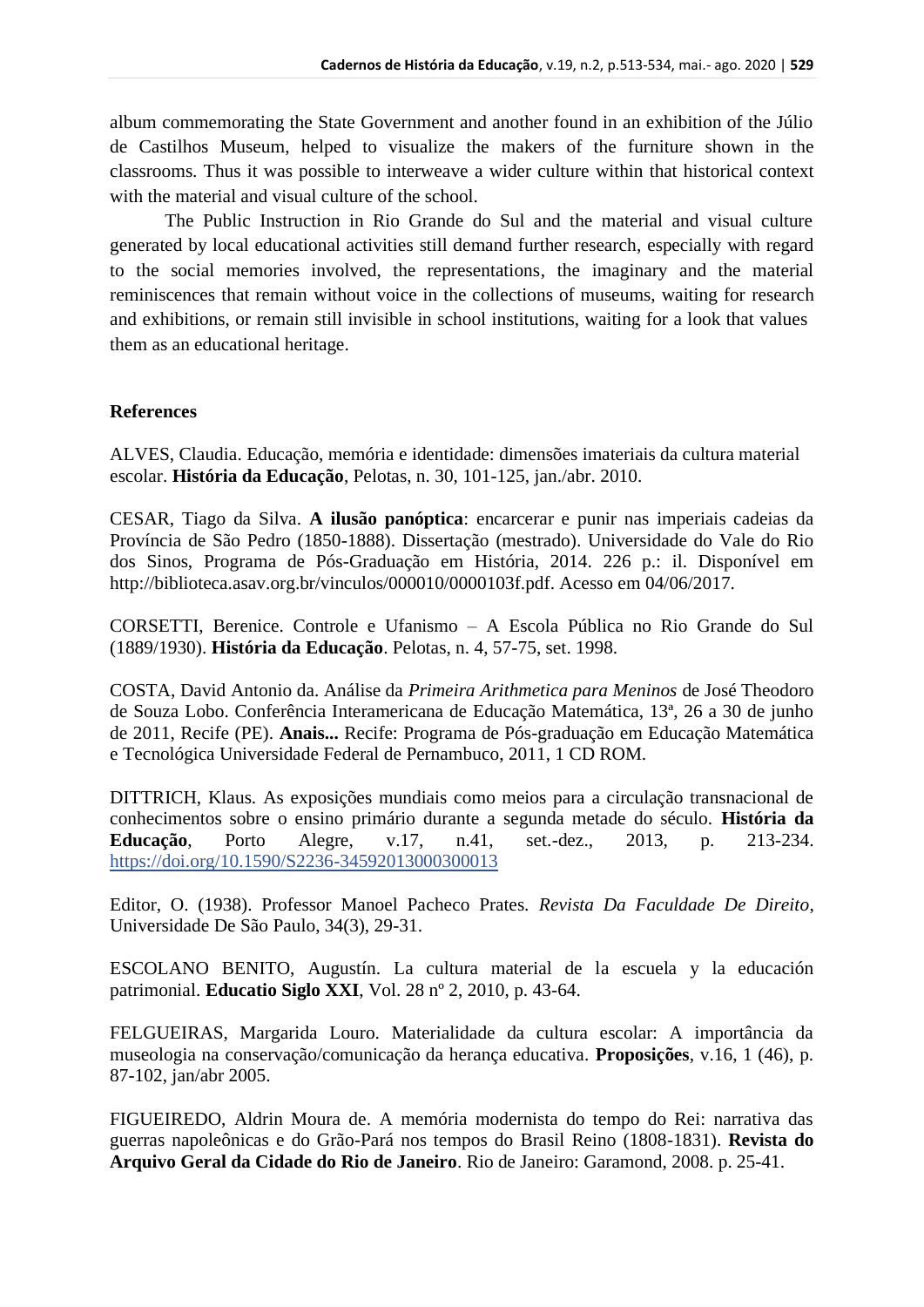GARCÍA, Susana V. Lecciones "Objetivadas" Y Museos Escolares en la Argentina del Centenario. **Museologia & Interdisciplinaridade**, Vol. III, nº5, maio/junho de 2014. p. 75- 93.<https://doi.org/10.26512/museologia.v3i5.15471>

JULIA, Dominique. A Cultura Escolar como Objeto Histórico. **Revista Brasileira de História da Educação**, v.1, n.1 [1], p. 9- 43, jan/jun 2001.

KNAUSS, Paulo. O desafio de fazer História com imagens: arte e cultura visual. **ArtCultura**, Uberlândia, v. 8, n. 12, jan.-jun. 2006, p. 97-115.

MATASCI*, Damiano.* A França, a escola republicana e o exterior: perspectivas para uma história internacional da educação no século 19. **História da Educação**, Porto Alegre, v.20, n.50, set.-dez. 2016, p. 139-155.<https://doi.org/10.1590/2236-3459/66203>

MEDINA, Camila Beltrão. **Lições de coisas e sua transposição para livros de leitura brasileiros (1907-1945)**: a história da educação pela clivagem do impresso. Tese (Doutorado em Educação). Universidade de São Paulo. 2012. 251 p.

MENDOZA, Vandari M. La vida en el aula de los artefactos pedagógicos. Inventos para la enseñanza objetiva en México, 1876-1910. In: DÁVILA, Paulí; NAYA, Luis María (org.). **Espacios y patrimonio histórico-educativo**. Espanha: Erein, 2016. p. 499-511.

MENESES, Ulpiano Bezerra de et al. *Como explorar um museu histórico*. São Paulo: Museu Paulista, 1992.

MENESES, Ulpiano T. Bezerra de. Rumo a uma "história visual". In: MARTINS, José de Souza, ECKERT, Cornélia & NOVAES, Sylvia Caiuby (orgs.). **O imaginário e o poético nas ciências sociais**. Bauru: EDUSC, 2005. Cap. 2.

MIGLIORANZA, C. I. V.; POSSAMAI, Z. R. "De acordo com a moderna pedagogia": as lições, as coisas e a materialidade na instrução pública gaúcha (1891-1928). Seminário Nacional História e Patrimônio Cultural, 3 a 7 de outubro 2016, Porto Alegre (RS). **Anais**... Porto Alegre: Universidade Federal do Rio Grande do Sul, 2016. P. 714-730.

PATEL, Kiran Klaus. An Emperor without Clothes? The Debate about Transnational History Twenty-five Years On. **Histoire@Politique**, n. 26, mai-out 2015.

PETRY, Marilia Gabriela; SILVA, Vera Lucia Gaspar da. Museu escolar: sentidos, propostas e projetos para a escola primária (séculos 19 e 20). **História da Educação**, Porto Alegre, v. 17 n. 41, Set./dez. 2013, p. 79-101. ISSN 1414-3518. [https://doi.org/10.1590/S2236-](https://doi.org/10.1590/S2236-34592013000300006) [34592013000300006](https://doi.org/10.1590/S2236-34592013000300006)

POSSAMAI, Zita Rosane. Uma escola a ser vista: apontamentos sobre imagens fotográficas de Porto Alegre nas primeiras décadas do século XX. **História da Educação**, Pelotas, v. 13, n. 29, Set/Dez 2009, p. 143-169.

POSSAMAI, Zita Rosane. A grafia dos corpos no espaço urbano: os escolares no álbum *Biografia duma Cidade*, Porto Alegre, 1940. **História da Educação** (Online), Porto Alegre, v. 19 n.47 Set./dez. 2015, p. 129-148.<https://doi.org/10.1590/2236-3459/46286>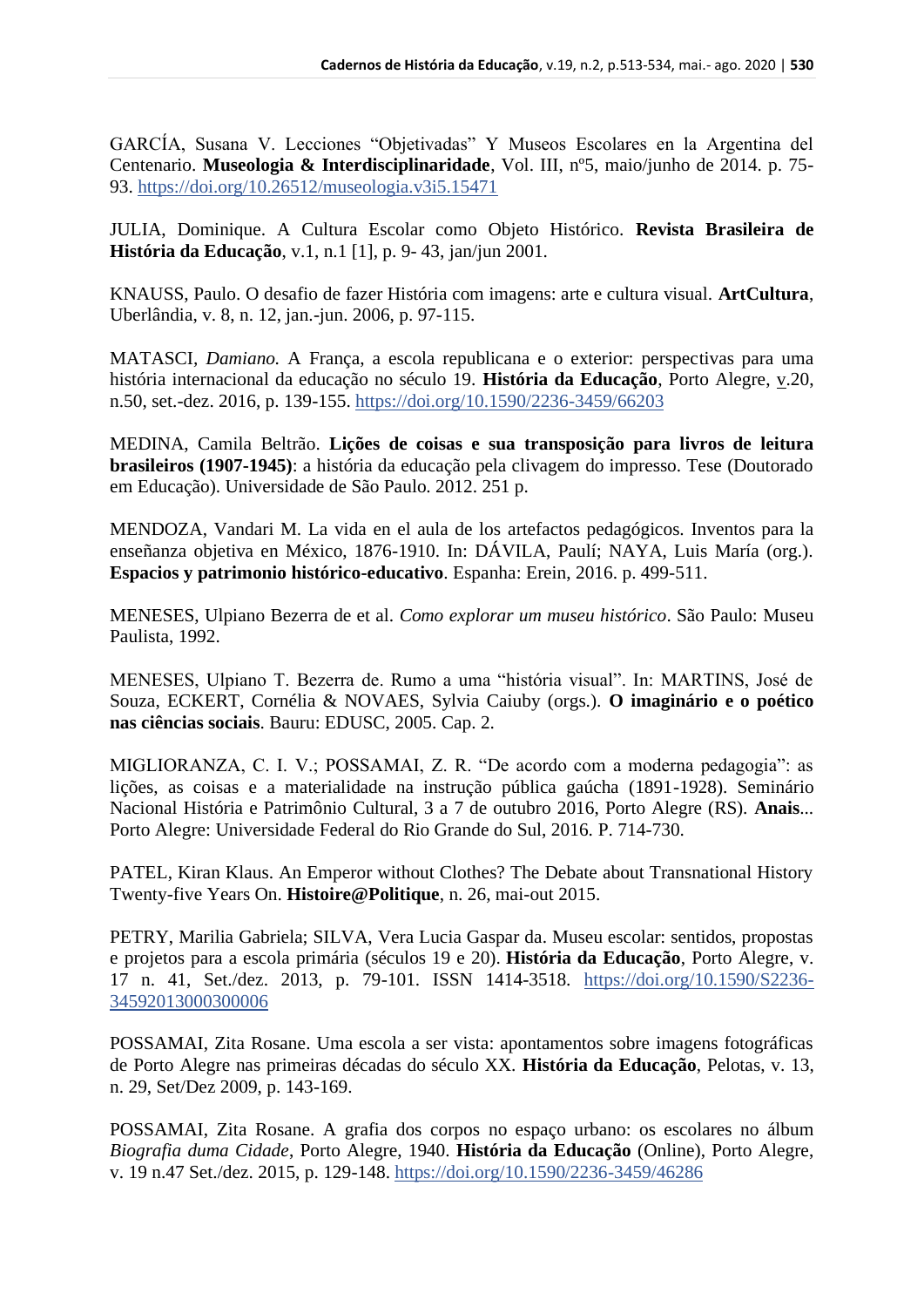POSSAMAI, Zita Rosane. Colecionar e educar: o Museu Julio de Castilhos e seus públicos (1903-1925). **Varia História** (UFMG. Impresso), v. 30, p. 365-389, 2014. <https://doi.org/10.1590/S0104-87752014000200003>

POSSAMAI, Zita Rosane. "Lição de Coisas" no Museu: o Método Intuitivo e o Museu do Estado do Rio Grande do Sul, Brasil, nas primeiras décadas do século XX. **Arquivos Analíticos de Políticas Educativas**, 20 (43), 2012. ISSN 1068-2341. <https://doi.org/10.14507/epaa.v20n43.2012>

RAZZINI, Marcia de Paula Gregório. A Livraria Francisco Alves e a expansão da escola pública em São Paulo. SEMINÁRIO BRASILEIRO SOBRE O LIVRO E HISTÓRIA EDITORIAL, 1, 2004, Rio de Janeiro. **Anais**... Rio de Janeiro: Casa de Rui Barbosa, 2004. Traz também histórico da implantação da educação pública em SP e do uso de lições de coisas.

RIO GRANDE DO SUL. **Decreto nº 89, de 2 de Fevereiro de 1897**. In: \_\_\_\_. Leis, atos e decretos do Governo do Estado do Rio Grande do Sul. 1897. Porto Alegre: Officinas Typographicas de Echenique, 1897. p. 162-201.

RIO GRANDE DO SUL. **Decreto n° 874, de 28 de Fevereiro de 1906**. In: \_\_\_\_. Leis, decretos e actos do Governo do Estado do Rio Grande do Sul, 1906. Porto Alegre: Officinas Typographicas O Independente, 1912. p. 83-137.

RIO GRANDE DO SUL. **Decreto nº 1746, de 25 de julho de 1911**. Porto Alegre, 1911.

RIO GRANDE DO SUL. Secretaria de Obras Públicas. *Obras públicas*: centenário da Indepenência. Porto Alegre: Officinas Graphicas d'A Federação, 1922.

RIO GRANDE DO SUL. **Relatório apresentado ao Presidente do Rio Grande do Sul em 15 de setembro de 1893 pelo Secretário de Estado interino dos Negócios do Interior e Exterior, Possidonio M. da Cunha Junior**. Porto Alegre: Officinas Typographicas d'A Federação, 1893. Acervo do Memorial do Legislativo do Rio Grande do Sul.

RIO GRANDE DO SUL. **Relatório apresentado ao Sr. Dr. Julio Prates de Castilhos, Presidente do Rio Grande do Sul, pelo Dr. João Abbot, Secretário de Estado dos Negócios do Interior e Exterior, em 31 de Julho de 1896**. Porto Alegre: Officinas a Vapor da Livraria Americana, 1896. Acervo do Memorial do Legislativo do Rio Grande do Sul.

RIO GRANDE DO SUL. **Relatório apresentado ao Sr. Dr. Julio Prates de Castilhos, Presidente do Estado do Rio Grande do Sul, pelo Dr. João Abbot, Secretário de Estado dos Negócios do Interior e Exterior, em 30 de Julho de 1897**. Porto Alegre: Officinas a Vapor da Livraria Americana, 1897. Acervo do Memorial do Legislativo do Rio Grande do Sul.

RIO GRANDE DO SUL. **Relatório apresentado ao Sr. Antonio Augusto Borges de Medeiros, Presidente do Estado do Rio Grande do Sul, pelo Dr. João Abbot, Secretário de Estado dos Negócios do Interior e Exterior, em 30 de Julho de 1898**. Porto Alegre: Officinas Typographicas da Livraria do Globo, 1898. Acervo do Memorial do Legislativo do Rio Grande do Sul.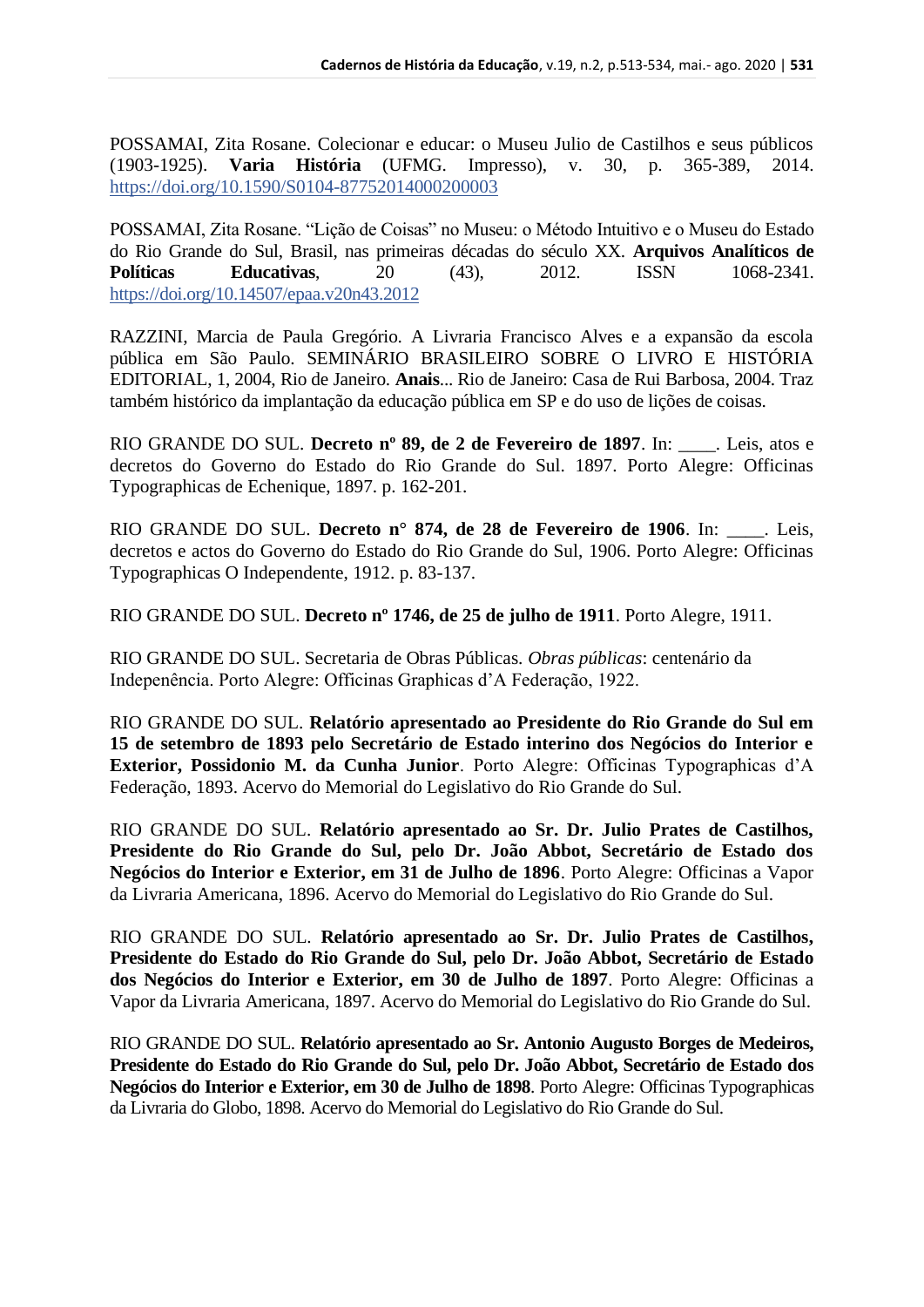RIO GRANDE DO SUL. **Relatório apresentado ao Sr. Dr. Antonio Augusto Borges de Medeiros, Presidente do Estado do Rio Grande do Sul, pelo Dr. João Abbot, Secretário de Estado dos Negócios do Interior e Exterior, em 30 de Julho de 1899**. Porto Alegre: Officinas Typographicas de Emilio Wiedemann & Filhos, 1899. Acervo do Memorial do Legislativo do Rio Grande do Sul.

RIO GRANDE DO SUL. **Relatório apresentado ao Sr. Dr. Antonio Augusto Borges de Medeiros, Presidente do Estado do Rio Grande do Sul, pelo Dr. João Abbot, Secretário de Estado dos Negócios do Interior e Exterior, em 30 de Agosto de 1900**. Porto Alegre: Officinas Typographicas da Livraria Americana, 1900. Acervo do Memorial do Legislativo do Rio Grande do Sul.

RIO GRANDE DO SUL. **Relatório apresentado ao Sr. Dr. Antonio Augusto Borges de Medeiros, Presidente do Estado do Rio Grande do Sul, pelo Dr. Protasio Antonio Alves, Secretário de Estado dos Negócios do Interior e Exterior, em 15 de setembro de 1906**. Porto Alegre: Typographia Emilio Wiedemann & Filhos, 1906. Acervo do Memorial do Legislativo do Rio Grande do Sul.

RIO GRANDE DO SUL. **Relatório apresentado ao Sr. Dr. Antonio Augusto Borges de Medeiros, Presidente do Estado do Rio Grande do Sul, pelo Dr. Protasio Antonio Alves, Secretário de Estado dos Negócios do Interior e Exterior, em 15 de setembro de 1907**. Porto Alegre: Typographia D'O Debate, 1907. Acervo do Memorial do Legislativo do Rio Grande do Sul.

RIO GRANDE DO SUL. **Relatório apresentado ao Sr. Dr. Carlos Barbosa Gonçalves, Presidente do Estado do Rio Grande do Sul, pelo Dr. Protasio Antonio Alves, Secretário de Estado dos Negócios do Interior e Exterior, em 8 de setembro de 1908**. Porto Alegre: Officinas Graphicas da Livraria do Globo, 1908. Acervo do Memorial do Legislativo do Rio Grande do Sul.

RIO GRANDE DO SUL. **Relatório apresentado ao Sr. Dr. Carlos Barbosa Gonçalves, Presidente do Estado do Rio Grande do Sul, pelo Dr. Protasio Antonio Alves, Secretário de Estado dos Negócios do Interior e Exterior, em 8 de setembro de 1909**. Porto Alegre: Officina typographica da Livraria Universal de Carlos Echenique, 1909. Acervo do Memorial do Legislativo do Rio Grande do Sul.

RIO GRANDE DO SUL. **Relatório apresentado ao Sr. Dr. Carlos Barbosa Gonçalves, Presidente do Estado do Rio Grande do Sul, pelo Dr. Protasio Antonio Alves, Secretário de Estado dos Negócios do Interior e Exterior, em 8 de setembro de 1910**. Porto Alegre: Typrographia da Livraria Universal de Carlos Echenique, 1910. Acervo do Memorial do Legislativo do Rio Grande do Sul.

RIO GRANDE DO SUL. **Relatório apresentado ao Exmo. Sr. Dr. Carlos Barbosa Gonçalves, Presidente do Estado do Rio Grande do Sul, pelo Dr. Protasio Antonio Alves, Secretário de Estado dos Negócios do Interior e Exterior, em 9 de setembro de 1912**. Porto Alegre: Officinas Graphicas da Livraria do Globo, 1912. Acervo do Memorial do Legislativo do Rio Grande do Sul.

RIO GRANDE DO SUL. **Relatório apresentado ao Exmo. Sr. Dr. A. A. Borges de Medeiros, Presidente do Estado do Rio Grande do Sul, pelo Dr. Protasio Antonio Alves, Secretário de Estado dos Negócios do Interior e Exterior, em 3 de setembro de 1913**. Porto Alegre: Officinas Graphicas da Livraria do Globo, 1913. Acervo do Memorial do Legislativo do Rio Grande do Sul.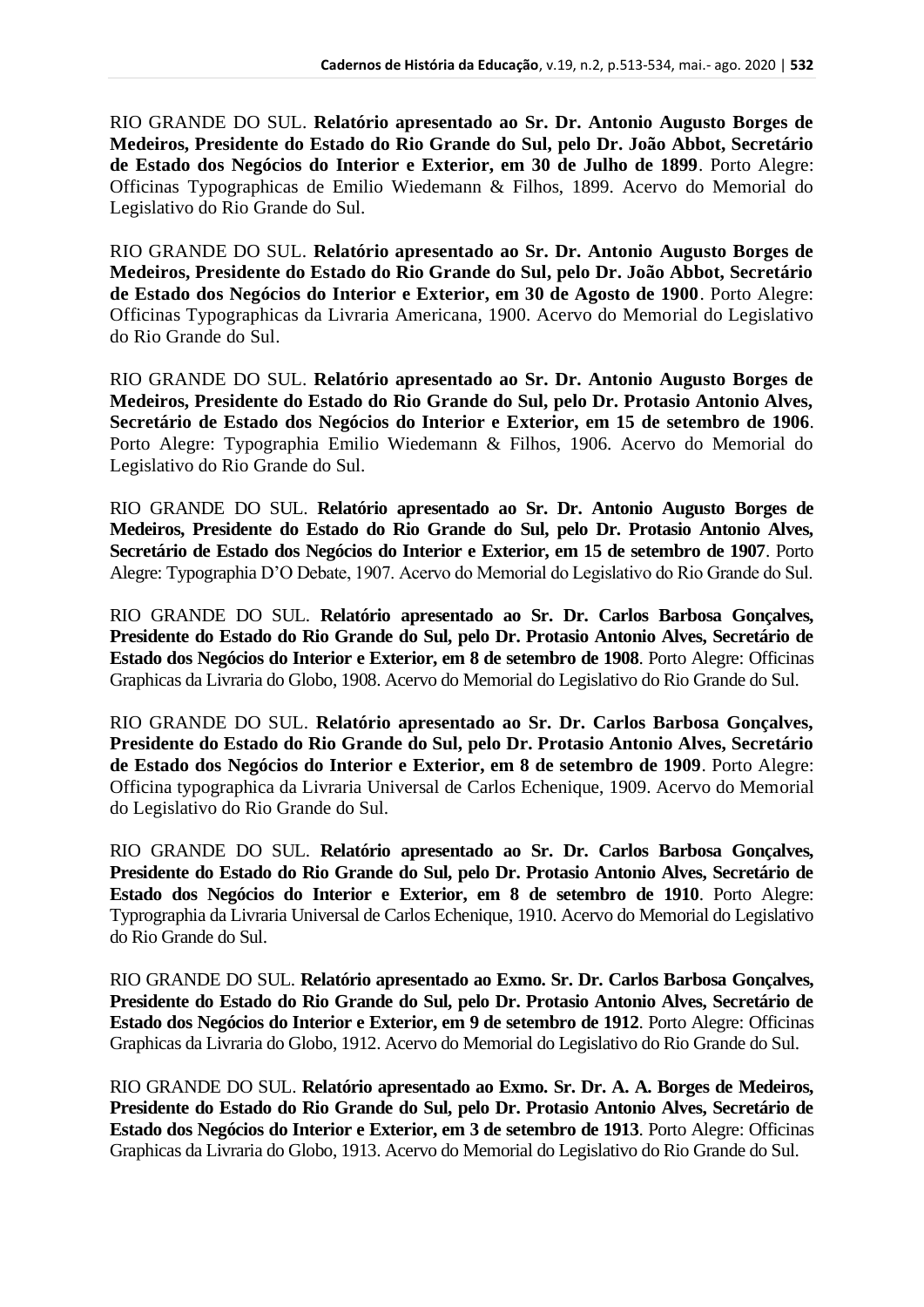RIO GRANDE DO SUL. **Relatório apresentado ao Exmo. Sr. General Salvador Ayres Pinheiro Machado, Vice-Presidente do Estado do Rio Grande do Sul, pelo Dr. Protasio Antônio Alves, Secretário de Estado dos Negócios do Interior e Exterior, em 8 de setembro de 1916**. I Volume. Porto Alegre: Officinas Graphicas d'A Federação, 1916. 2 Vol. Acervo do Memorial do Legislativo do Rio Grande do Sul.

RIO GRANDE DO SUL. **Relatório apresentado ao Exmo. Sr. Dr. A. A. Borges de Medeiros, Presidente do Estado do Rio Grande do Sul, pelo Dr. Protasio Antônio Alves, Secretário de Estado dos Negócios do Interior e Exterior, em 27 de agosto de 1917**. I Volume. Porto Alegre: Officinas Graphicas d'A Federação, 1917. 2 Vol. Acervo do Memorial do Legislativo do Rio Grande do Sul.

RIO GRANDE DO SUL. **Relatório apresentado ao Exmo. Sr. Dr. A. A. Borges de Medeiros, Presidente do Estado do Rio Grande do Sul, pelo Dr. Protasio Alves, Secretário de Estado dos Negócios do Interior e Exterior, em 6 de setembro de 1924**. Porto Alegre: Officinas Graphicas d'A Federação, 1924. Acervo do Memorial do Legislativo do Rio Grande do Sul.

RIO GRANDE DO SUL. **Relatório apresentado ao Exmo. Sr. Dr. A. A. Borges de Medeiros, Presidente do Estado do Rio Grande do Sul, pelo Dr. Protasio Antonio Alves, Secretário de Estado dos Negócios do Interior e Exterior, em 24 de agosto de 1927**. Porto Alegre: Officinas Graphicas d'A Federação, 1927. Acervo do Memorial do Legislativo do Rio Grande do Sul.

RIO GRANDE DO SUL. **Relatório apresentado ao Dr. Getúlio Vargas, Presidente do Estado do Rio Grande do Sul, pelo Dr. Oswaldo Aranha, Secretário de Estado dos Negócios do Interior e Exterior, em 25 de agosto de 1928**. I Volume. Porto Alegre: Officinas Graphicas d'A Federação, 1928. Acervo do Memorial do Legislativo do Rio Grande do Sul.

SÃO PAULO. **Lei n. 88, de 8 de setembro de 1892**. Disponível em http://www.al.sp.gov.br/norma/?id=64173. Acesso em 11/12/2015.

SOUZA, Rosa Fátima de. História da Cultura Material escolar: um balanço inicial. In: BENCOSTA, Marcus Levy Albino. (Org.). **Culturas escolares, saberes e práticas educativas**: itinerários históricos. São Paulo: Cortez, 2007. P. 163-189.

SZCZEPANIAK, Ivone. Poder imposto: negociações que fogem às regras – o que podemos localizar nas fontes. Simpósio Nacional de História da ANPUH, XXIII, 17 a 22 de maio de 2005, Londrina (PR). **Anais**... Londrina: Editorial Mídia, 2005. Disponível em http://anais.anpuh.org/wpcontent/uploads/mp/pdf/ANPUH.S23.0472.pdf. Acesso em 04/06/2017.

TAMBARA, E. A. C.; ARRIADA, Eduardo. A cultura escolar material, a modernidade e a aquisição da escrita no Brasil no século XIX. **Educação**, Porto Alegre, v. 35, n. 1, p. 73-88, jan./abr. 2012.

VALDEMARIN, V. T. **Estudando as Lições de Coisas**: análise dos fundamentos filosóficos do método de ensino intuitivo. Campinas: Autores Associados, 2004.